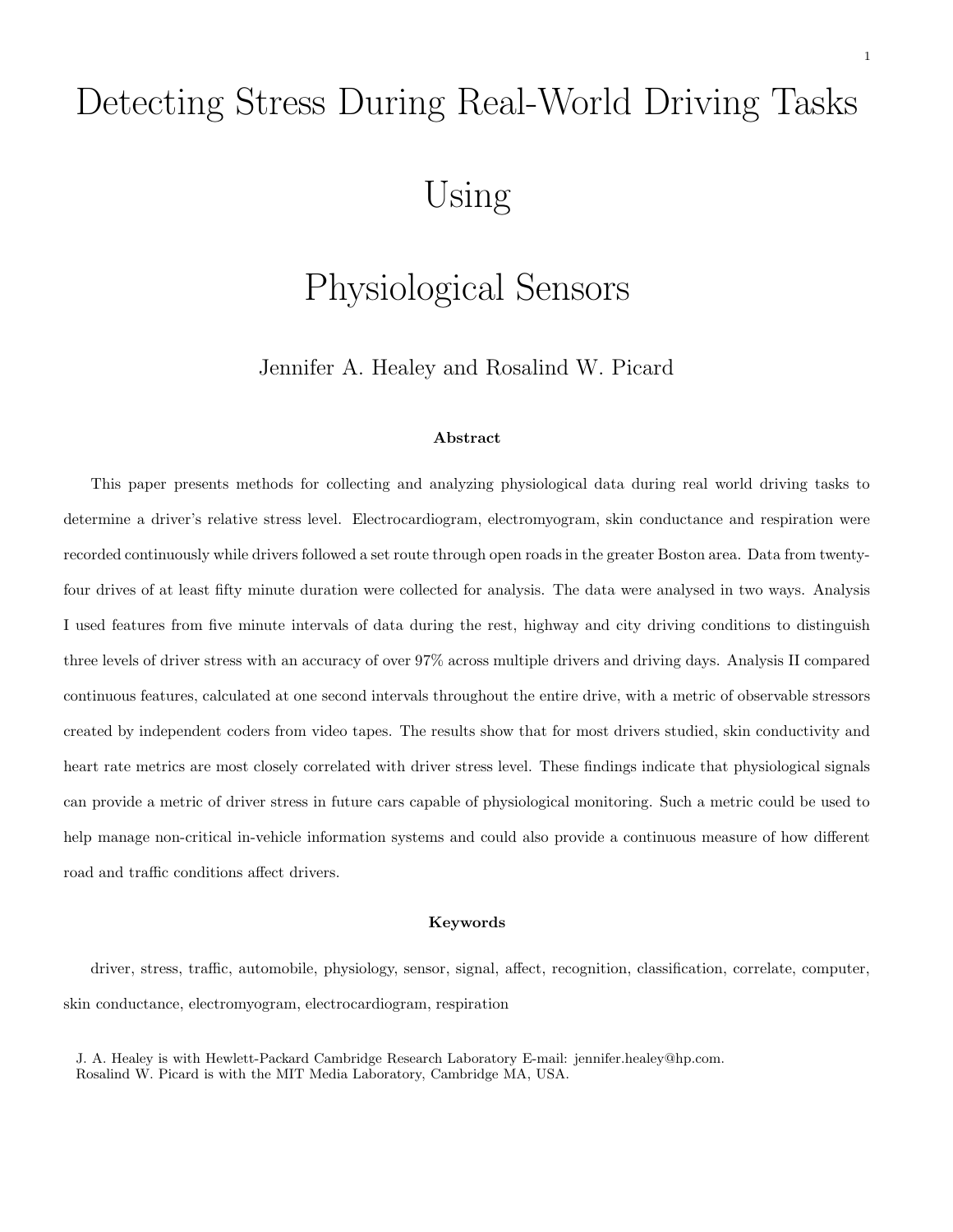#### I. Introduction

The increasing use of on-board electronics and in-vehicle information systems has made the evaluation of driver task demand an area of increasing importance to both government and industry[1] and understanding driver frustration has been listed by international research groups as one of the key areas for improving intelligent transportation systems[2]. Protocols to measure driver workload have been developed using eye glance and on-road metrics, but these have been criticized as too costly and difficult to obtain [3], and uniform heuristics such as the 15-Second Rule for Total Task Time, designed to provide an upper limit for the total time allowed for completing a navigation system task, do not provide flexibility to account for changes in the driver's environment [3]. As an alternative, this study shows how physiological sensors can be used to obtain electronic signals that can be processed automatically by an on-board computer to give dynamic indications of a driver's internal state under natural driving conditions. Such metrics have been proposed for fighter pilots[4] and have been used in simulations[5], but have not been tested on stress levels approximating a normal daily commute using sensors that do not obstruct drivers' perception of the road.

This experiment was designed to monitor drivers' physiologic reactions during real-world driving situations under normal conditions. Performing an experiment in real traffic situations ensures that the results will be more directly applicable to use in these situations; however it imposes constraints on the kinds of sensors that can be used and the degree to which experimental conditions can be controlled. Within these constraints, two types of analysis were performed on the collected signals. Analysis I was designed to recognize three general stress levels: low, medium, and high using five minute intervals of data from well defined segments of rest, city and highway driving. For this analysis, features from all sensors were combined using a pattern recognition technique and the different types of segments were recognized. Analysis II was designed to give a more detailed account of how individual physiological features vary with driver stress at each second of the drive, including those segments of the drive between the rest, city and highway segments. For this analysis a continuous metric of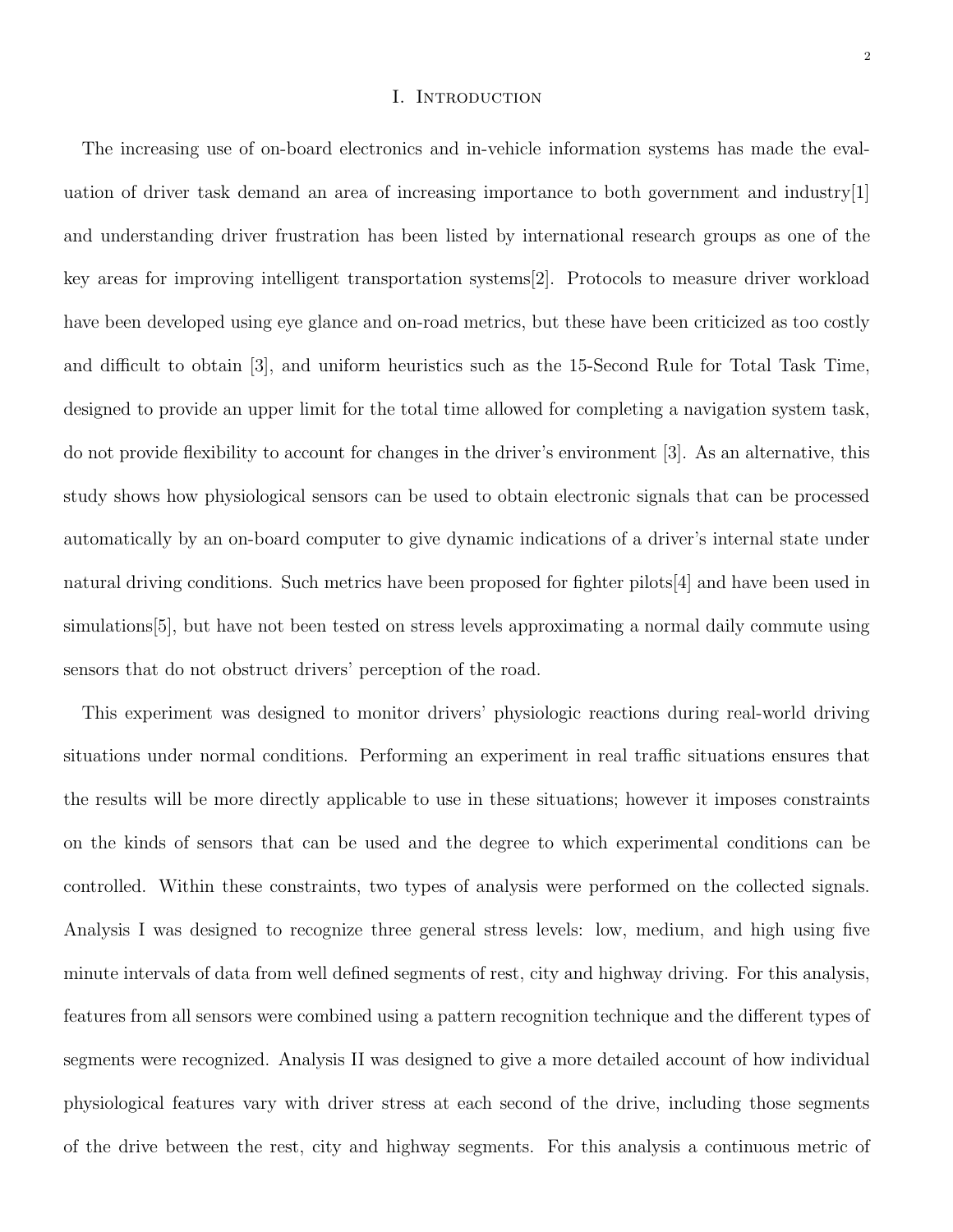observed stressors was created by scoring video tapes from individual drives. This metric was then correlated with features derived from each of the sensors on a continuous basis.

Historically, stress has been defined as a reaction from a calm state to an excited state for the purpose of preserving the integrity of the organism. For an organism as highly developed and independent of the natural environment as socialized man, most stressors are intellectual, emotional and perceptual[6]. Some researchers make a distinction between "eustress" and "distress," where eustress is a good stress, such as joy, or a stress leading to an eventual state which is more beneficial to the organism[7], however in this paper we will refer to stress only as distress, stress with a negative bias, particularly distress caused by an increase in driver workload. There have been a number of studies that link highly aroused stress states with impaired decision making capabilities[8], decreased situational awareness[9] and degraded performance[10] which could impair driving ability.

This paper presents a method for measuring stress using physiological signals. Physiological signals are a useful metric for providing feedback about a driver's state because they can be collected continuously and without interfering with the driver's task performance. This information could then be used automatically by adaptive systems in various ways to help the driver better cope with stress. Some examples of this might include automatic management of non-critical in-vehicle information systems such as radios, cell phones and on-board navigation aids[2]. During high stress situations cell phone calls could be diverted to voice mail and navigation systems be programmed to present the driver with only the most critical information to help reduce driver workload. In addition, the music selection agent agent might lower the volume, or offer a greater selection of relaxing tunes to help the driver cope with their feelings of stress. Conversely, in low stress situations, the car might recognize that more driver distractions could be tolerated and provide the driver with more entertainment options.

The recognition algorithm presented in Analysis I could be run in real time by having the on-board computer keep a continuously updated record of the data from the last five minutes of the drive in memory and performing the analysis continuously on this window of data. Although none of the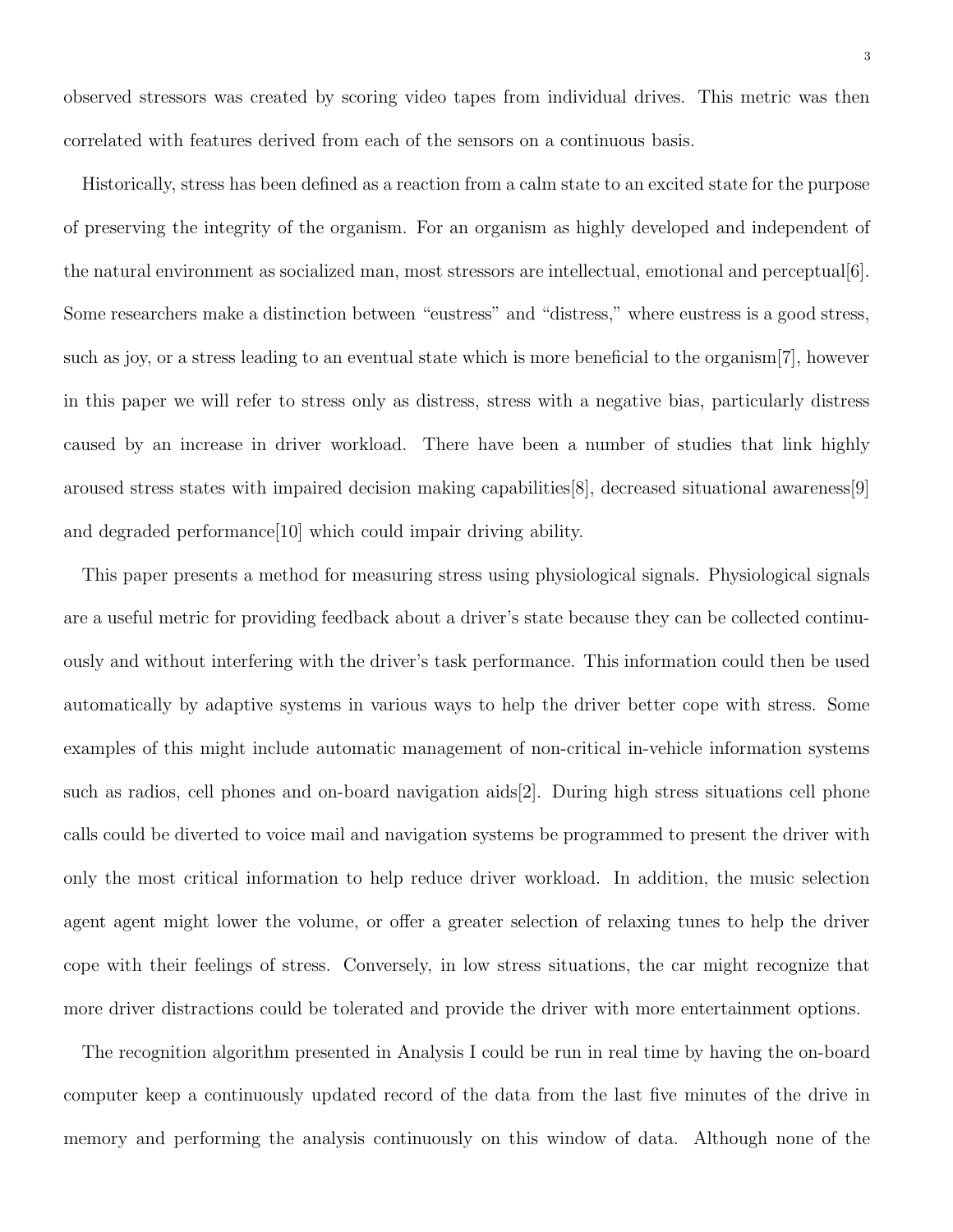physiological signals monitored here react quickly enough to contribute to automatic vehicle control, this kind of continuous monitoring, with a one to three minute lag in driver state assessment, is fast enough to initiate customized changes to the driver's in-vehicle environment to help mitigate emotional distress. For example in high stress situations, some users might prefer visual navigation prompts to turn off or dim, since these types of warnings have been found to have a negative impact on situational awareness[9]. Alternatively, if intelligent collision avoidance were safely available in low velocity traffic jams, driving could become completely automated in such situations and a frustrated driver could relax by watching a movie or by working on their laptop.

A real time implementation would have been difficult to test on this driving route because the stress levels for the driving conditions outside of the rest, city and highway segments was not well defined by the design. To better assess the stress conditions of the entire drive, Analysis II looked at sixteen drives individually and created a continuous record of observable stressors from video tapes of the entire drive. This analysis also calculated continuous variables for each of the sensors and compared them to a continuous metric stress indicators scored throughout the entire drive. These variables were evaluated to determine which features provided the best single continuous indicator of driver stress. In new concept cars, such as the Toyota Pod car, continuous signals that correlate highly with stress level could be used to control the expressive changes in the cars lights and color  $[11]$ , perhaps alerting others to the extra load on that driver. Furthermore, using aggregate continuous records of driver stress over a common commuting path, city planners could help quantify the emotional toll of traffic "trouble spots" which could help prioritize road improvements.

### II. DRIVING PROTOCOL

The driving protocol consisted of a set path through over 20 miles of open roads in the greater Boston area and a set of instructions for drivers to follow. Although stressful events could not be specifically controlled on the open road, the route was planned to take the driver through situations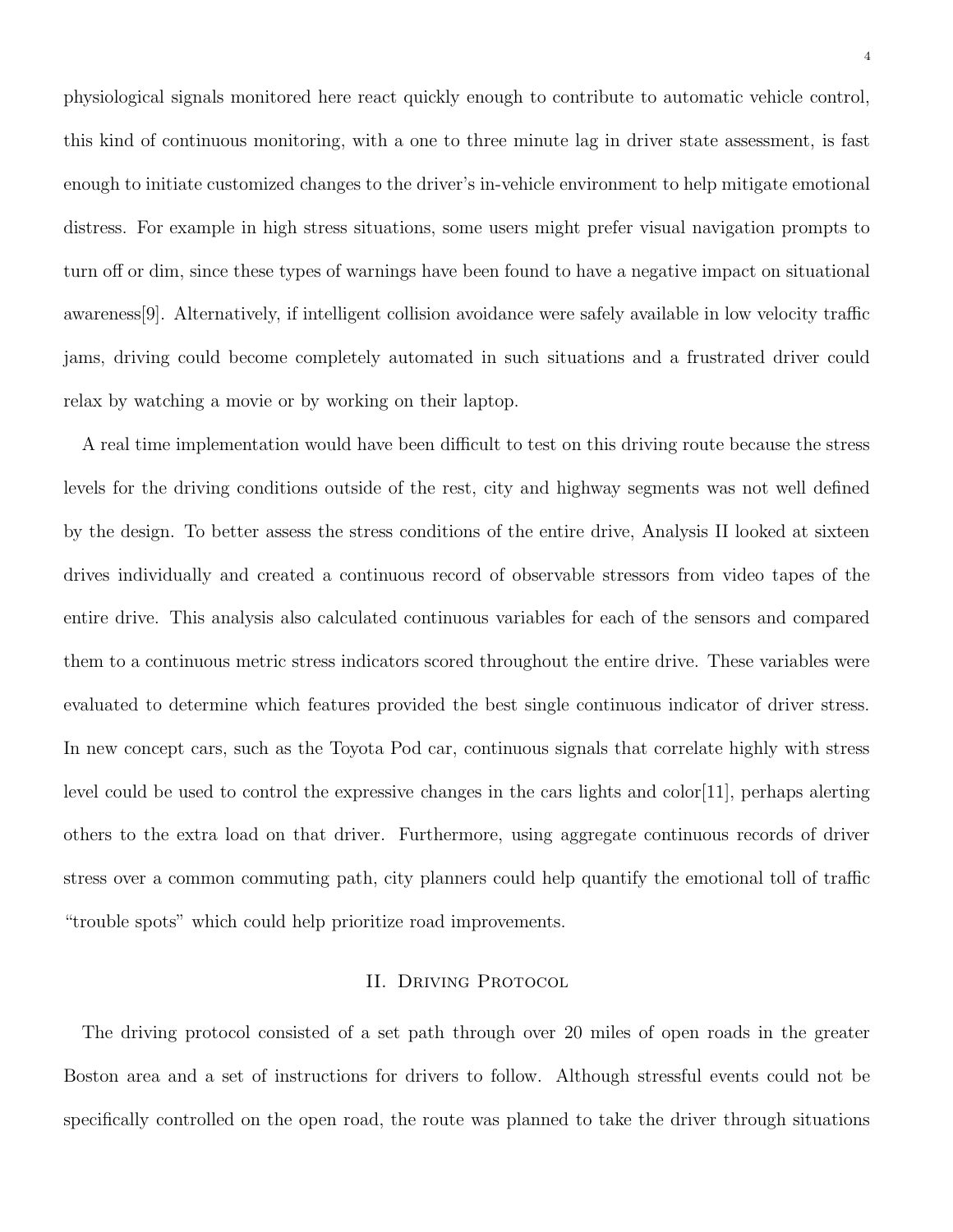where different levels of stress were likely to occur, specifically, the drive included periods of rest, highway and city driving that were assumed to produce low, medium and high levels of stress. These assumptions were validated by two methods: a driver questionnaire and a score derived from observable events and actions coded from video tape taken during the drives. The route was designed to reflect a typical daily commute so that the recorded stress reactions would all be within the range of normal daily stress.

To participate in the experiment, drivers were required to have a valid driver's license and to consent to having video and the physiological signals recorded during the drive. Before beginning, drivers were shown a map of the driving route and given instructions designed to keep the drives consistent, for example, instructions were given to obey speed limits and not to listen to the radio. During the drive, an observer accompanied the driver in the car to answer any of the driver's questions, to monitor physiological signal integrity and to mark driving events in the video record. The observer sat in the rear seat diagonally in back of the driver to avoid interfering with the drivers' natural behavior.

All drives were conducted in mid-morning or mid-afternoon when there was only light traffic on the highway. Two fifteen-minute rest periods occurred at the beginning and end of the drive. During these periods the driver sat in the garage with eyes closed and with the car in idle. The rest periods were used to gather baseline measurements and to create a low stress situation. After the first rest period, drivers exited the garage through a narrow, winding ramp and drove through side streets until they reached a busy main street in the city. This main street was included to provide a high stress situation where the drivers encountered stop and go traffic and had to contend with unexpected hazards such as cyclists and jaywalking pedestrians. The route then led drivers away from the city, over a bridge and onto a highway. Between a toll at the on-ramp and a toll preceding the specified off-ramp, drivers experienced uninterrupted highway driving. This driving was included to create a medium stress condition. After the exit toll, drivers followed the off-ramp to a turn around and re-entered the highway heading in the opposite direction. After exiting the highway, the drivers returned through the city, down the same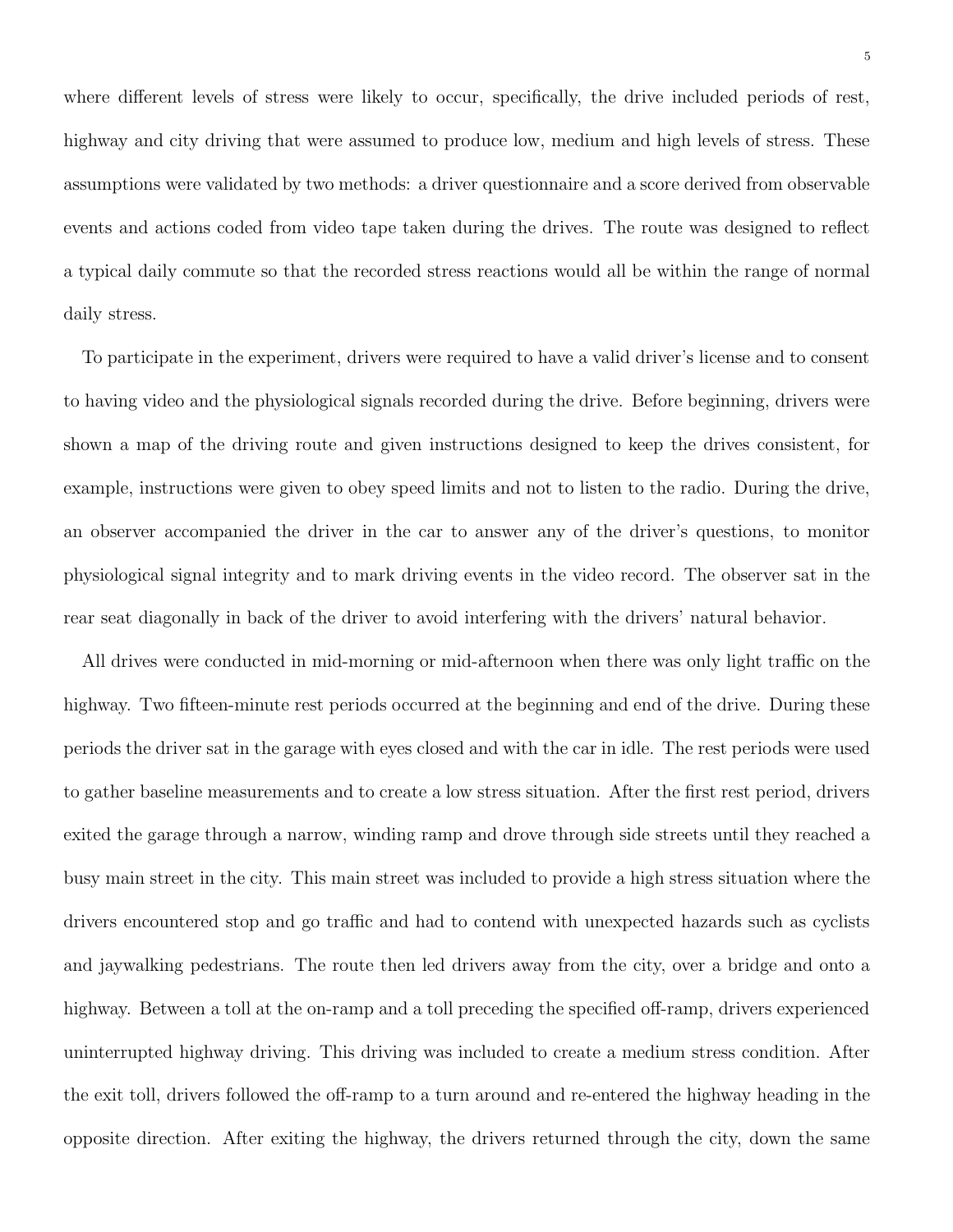busy main street and back to the starting point. The relative duration of these events can be seen in Figure 3. The total duration of the drive, including rest periods, varied from approximately fifty minutes to an hour and a half, depending on traffic conditions. Immediately after each drive, subjects were asked to fill out the subjective ratings questionnaires.

# A. Data Collection

Four types of physiological sensors were used during the experiment: electrocardiogram (EKG), electromyogram (EMG), skin conductivity (also known as EDA, electro-dermal activation and GSR galvanic skin response) and respiration (through chest cavity expansion). These sensors were connected to a FlexComp[12] analog to digital converter which kept the subject optically isolated from the power supply. The FlexComp unit was connected to an embedded computer in a modified Volvo S70 series station wagon. The EKG electrodes were placed in a modified lead II configuration to minimize motion artifacts and maximize the amplitude of the R-waves since both the heart rate 13 and heart rate variability[14][15] algorithms used in this analysis depend on R-wave peak detection. The EMG was placed on the trapezius (shoulder), which has been used as an indicator of emotional stress [16]. The skin conductance was measured in two locations: on the palm of the left hand using electrodes placed on the first and middle finger and on the sole of the left foot using electrodes placed at each end of the arch of the foot. Respiration was measured through chest cavity expansion using an elastic Hall effect sensor strapped around the driver's diaphragm. Figure 1 shows the general placement of sensors with respect to the automotive system.

The physiologic monitoring sensors were chosen based on measures previously recorded in real world driving and flight experiments. Helander  $(1978)|17|$  used an electrocardiogram (EKG), skin conductivity and two EMG sensors to monitor drivers on rural roads. Heart rate and skin conductance have been used to monitor task demand on pilots [18] [19] [20] [21] as have EMG [20] and respiration[5] [20]. EMG [16] and skin conductivity [22] and heart rate variability[23] have also been studied as a general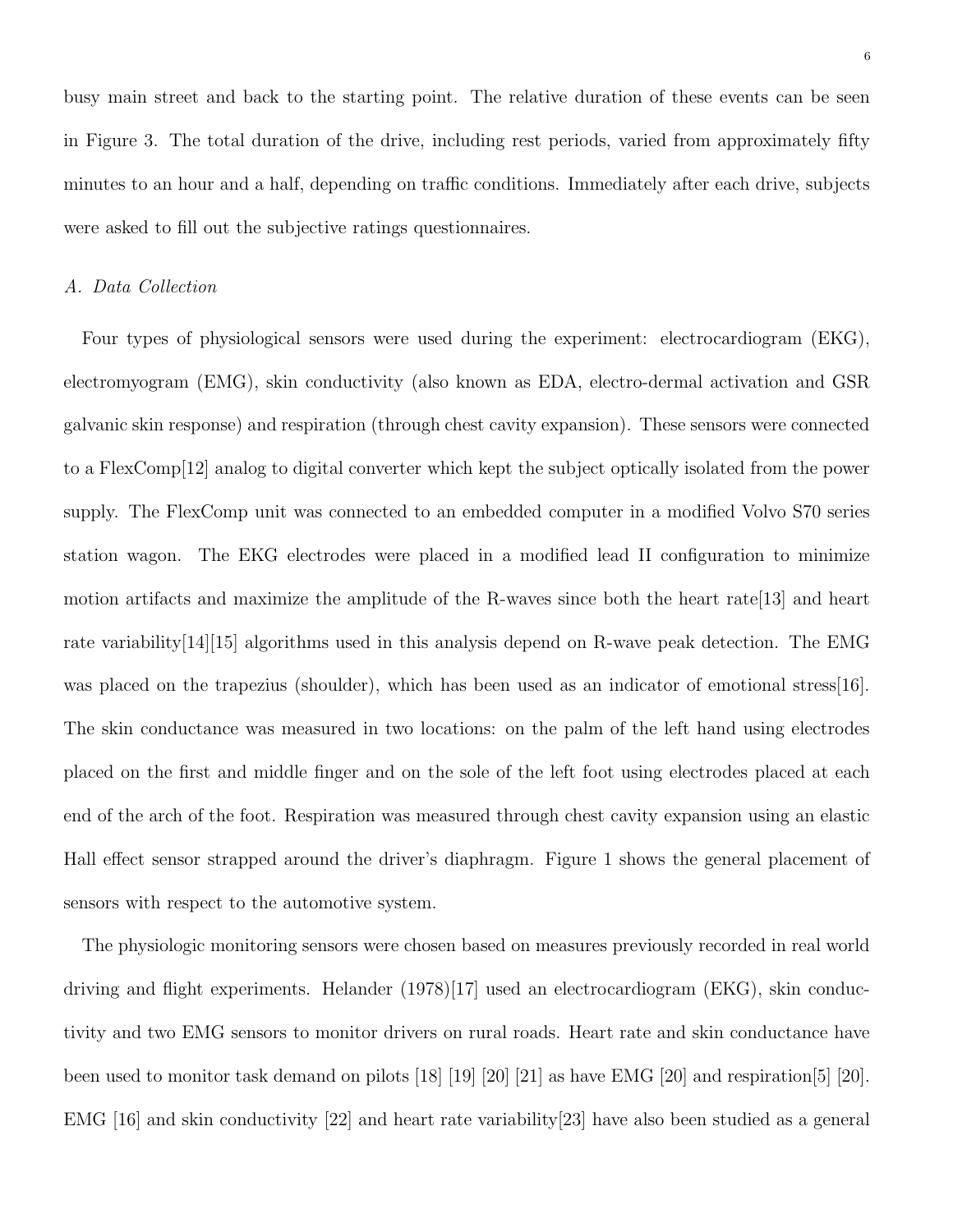indicators of stress.

Each signal was sampled at a rate appropriate for capturing the information contained in the signal constrained by the sampling rates available on the FlexComp system. The EKG was sampled at 496 Hz, the skin conductivity and respiration sensor were sampled at 31 Hz and the EMG was sampled at 15.5 Hz after first passing through a 0.5 second averaging filter. The signals were collected by an embedded computer in a modified car. The experimenter visually monitored the physiological signals as they were collected using a laptop PC running a remote display program. The video output from this laptop, displaying the physiological signals was fed into a quad splitter to create a composite video record together with the video output from three digital cameras: a small Elmo camera mounted on the steering wheel, a Sony digital video camera with a wide angle (0.42) lens mounted on the dashboard and a third camera used for event. This record was used to create the continuous stress metric. A sample frame from one of the composite video records is shown in Figure 2.

Figure 3 shows an example of the signals collected on a typical day's drive along with markings showing driving periods and events. In total, 27 drives were completed, six by drivers who completed the course only once and seven each from three drivers who repeated the course on multiple days. In the first analysis, 24 complete data sets were used. Of the initial 27, one data set was incomplete because the hand skin conductivity sensor fell off, one data set could not be used because the EKG signal was too noisy to extract the R-R intervals necessary for the heart rate and heart rate variability metrics and one data set was lost because it was accidentally overwritten. In the second analysis all 16 drives were used for which video records were created (see Section V).

# III. Questionnaire Analysis

The questionnaire analysis was used to validate a perception of low, medium and high stress during the rest, highway and city driving periods. Two kinds of ratings were used: a free scale and a forced ranking of events. The free scale section asked drivers to rate driving events on a scale of "1" to "5"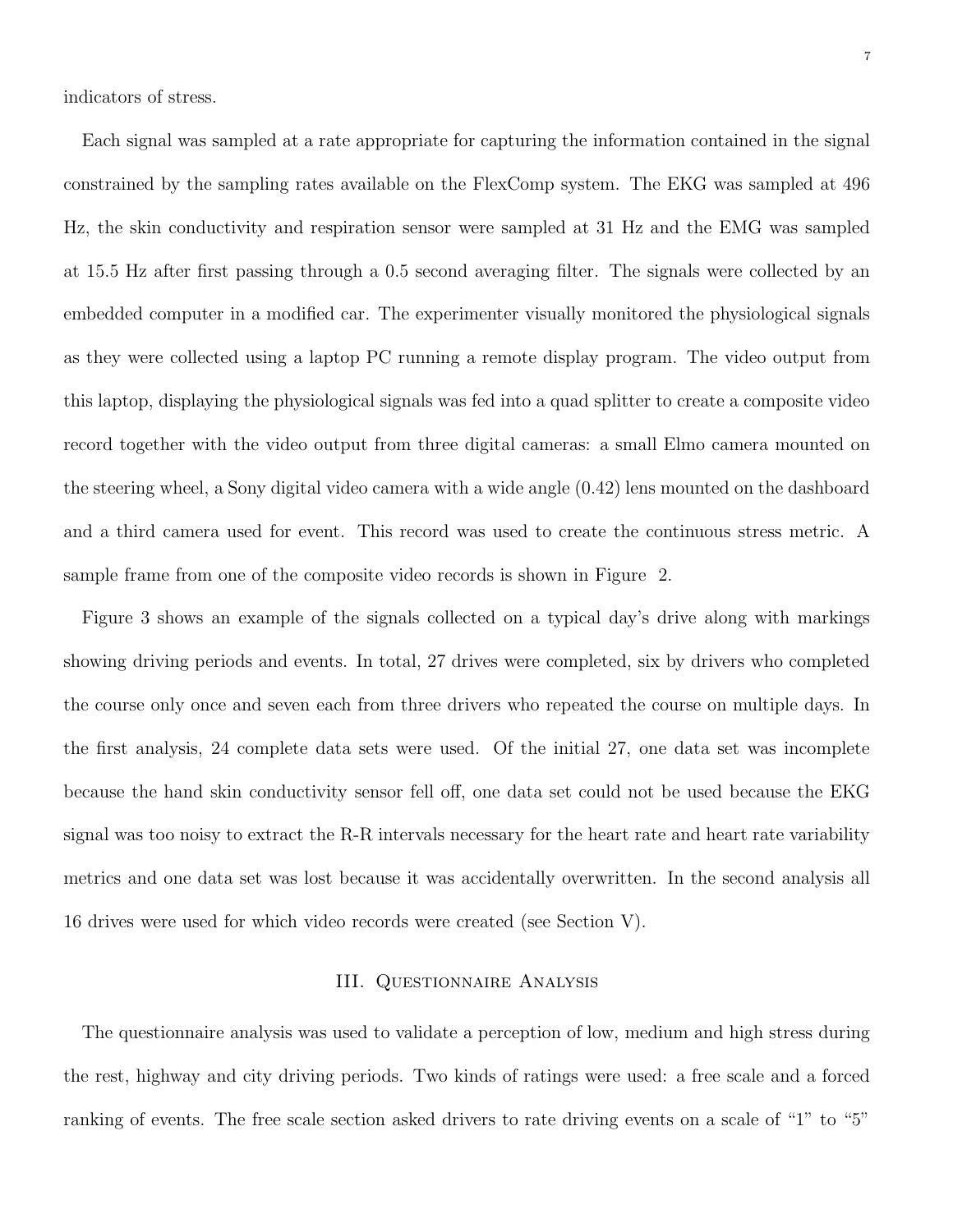| Condition       |       | Overall        | Comparative    |      |  |  |
|-----------------|-------|----------------|----------------|------|--|--|
|                 |       | rating $(1-5)$ | rating $(1-7)$ |      |  |  |
|                 | $\mu$ |                | $\mu$          |      |  |  |
| Rest            | 1.16  | 0.88           | 0.81           | 1.68 |  |  |
| Highway         | 2.00  | 0.92           | 2.69           | 1.50 |  |  |
| $\mathrm{Citv}$ | 2.55  | 1.02           | 4.OI           | 1.56 |  |  |

#### TABLE I

The Overall and Comparative questionnaire rating results after using a z-score and back transformation. The results of ANOVA analysis found the three states to be significantly DIFFERENT AT THE  $95\%$  CONFIDENCE LEVEL WITH  $P > 0.001$  for both the ratings

where a rating of "1" was used to represent a feeling of "no stress" and a "5" was used to represent a feeling of "high stress." The forced scale section required drivers to rank events on a scale of 1 to 7 where "1" was assigned to the least stressful driving event and "7" to the most stressful driving event. Using this scale, drivers were asked to rate a number of events including encountering toll booths, merging and exiting as well as the rest, city and highway driving tasks. The extra categories were used to help drivers define the scale, but were not used in the questionnaire analysis.

For each questionnaire, the values for the both stress ratings were normalized using a z-score ( $z =$  $x-\mu$  $\frac{-\mu}{\sigma}$ [24], then the average and standard deviation were calculated and back-transformed. The results, see Table I, show that subjects found the rest periods to be the least stressful, the highway driving to be more stressful and the city driving to be the most stressful. ANOVA analysis on the z-score transformed variables determined that the means were significantly different at the 95% confidence level with  $p > 0.001$  for both the Overall and Comparative ratings. These results support the assumptions of the experimental design.

# IV. Video Coding

The composite video record of the drives were coded to help assess driver stress levels. Two video coders scored each video tape record based on a list of observable actions and events that might correspond to an increase in driver stress. This list of potential stress indicators included including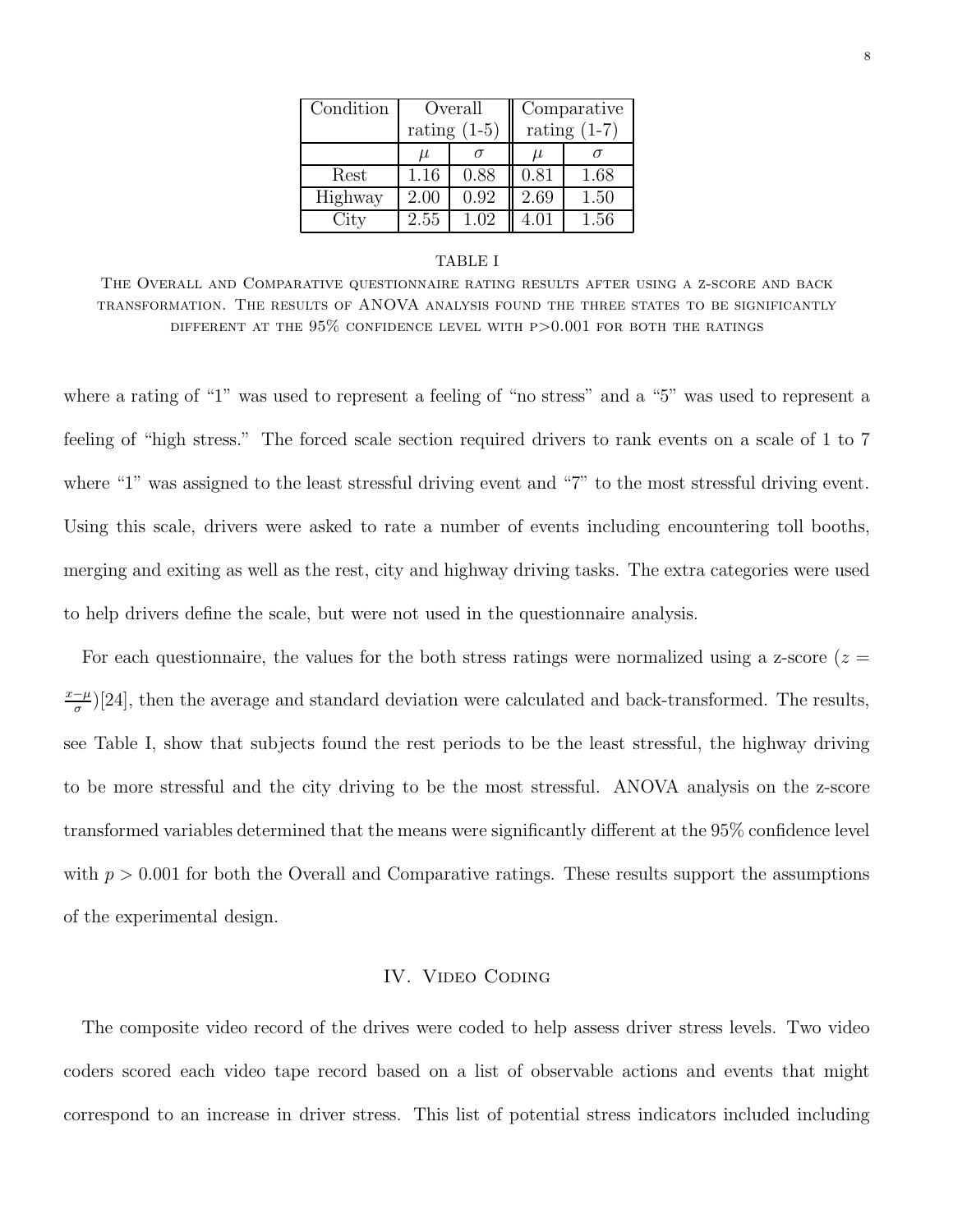stops, turning, bumps in the road, head turning and gaze changes. The coders were also allowed to use their judgment and score any number of additional events in an "other" column. The two coders analyzed the video tapes by advancing them at one second intervals and recording the number of stress indicators in each frame. For each drive, an average of over 25,000 frames were scored. Due to time limitations, this process was only completed for 16 of the 24 drives. The two coders were not involved in other aspects of the analysis. To test the inter-coder reliability Cronbach's alpha[25] was calculated for a drive that was scored independently by both coders. These results were  $\alpha = 1.0$  for the highway segments,  $\alpha = 91$  for the city segments and  $\alpha = 97$  for the highway segments. Since all a coefficient of .80 is considered acceptable for most applications, these scores show that the rating system yielded consistent results between coders.

To create a stress metric, the number of stress indicators was first summed over each second of the drive. For example, if the driver was turning the steering wheel, changing gaze and turning his or her body during a frame, that frame would get a score of "3". If the driver was driving straight and only looking around for a turn the frame would get a score of "1". If no stress indicator was observed the score was entered as " $0$ ." The sum of stress indicators at each second n of the drive was recorded in a time series  $I_d(n)$  for each drive, d.

To further validate the assumption of low, medium and high stress conditions during the rest, highway and city segments, the time series  $I_d(n)$ , were averaged over each type of segment for all 16 drives,  $d$ , and divided by the time of each segment time,  $T$ , to obtain an estimate of the number of stressors per minute for each type of driving. The results, shown in Table II, support the assumption of the design by showing that the greatest concentration of stress indicators occurred during the city driving condition, followed by fewer stress indicators during highway driving and the least during the rest conditions. As shown by the results, the rest conditions were not completely free of stress. During these periods some drivers would display restlessness by moving around, shifting position and reacting to noises from a nearby road. Some fidgeting may also have come from the initial discomfort of wearing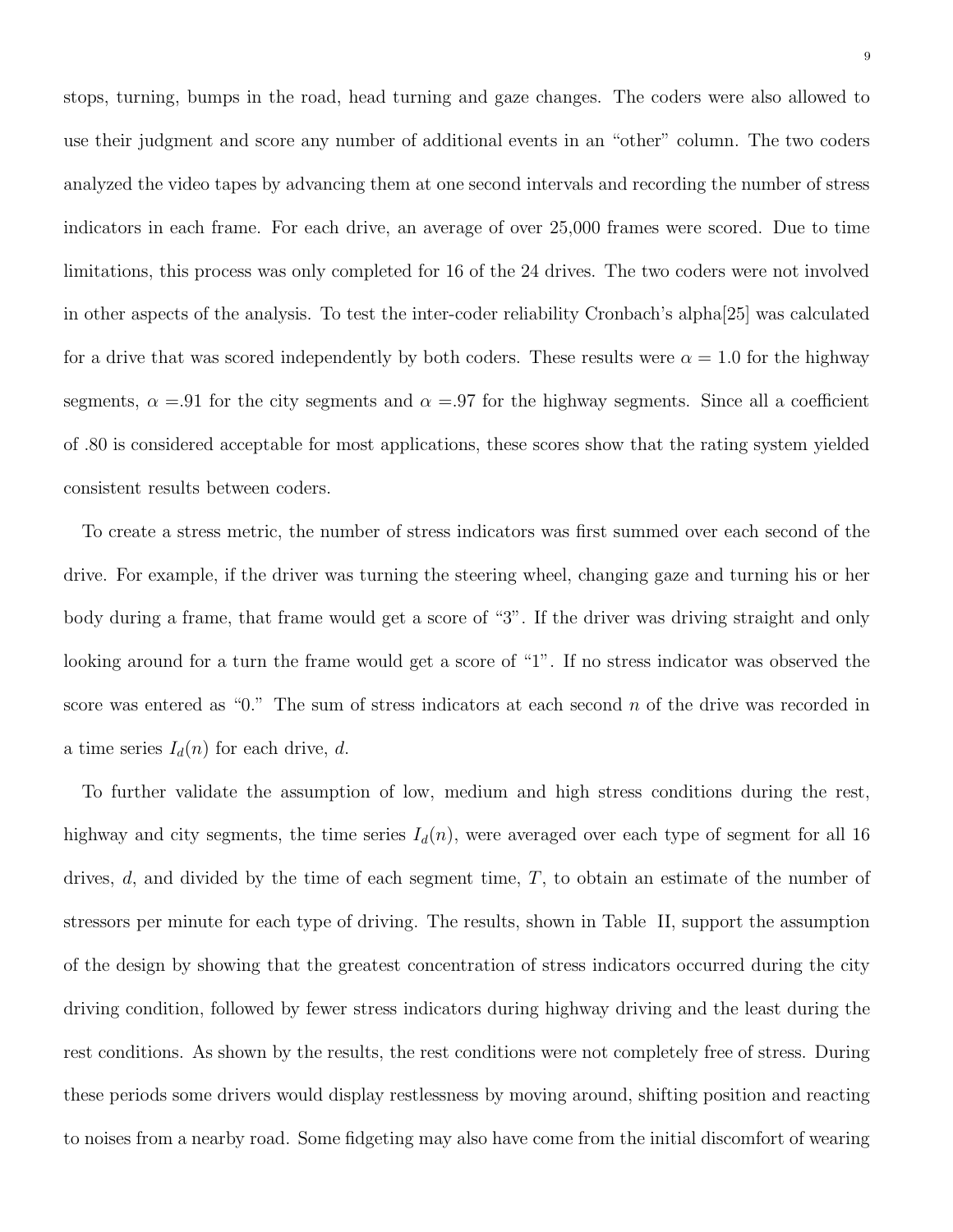|         | Condition   Stress Indicator per Minute |
|---------|-----------------------------------------|
| Rest    | 13.6                                    |
| Highway | 61.4                                    |
| City    | 87 7                                    |

#### TABLE II

The average number of stress indicators per minute during each of the three driving conditions: rest, highway and city

the sensors, boredom, or anticipation of either the beginning or end of the experiment. In one case the driver needed to use the rest room during the end rest period. The rest periods were not designed to keep the subject entirely free from stress, but to provide a lower stress situation just as city driving was designed to provide a higher stress situation.

# V. CREATING A CONTINUOUS STRESS METRIC

A continuous stress metric was created to develop a finer grain picture of the stressors encountered throughout the drives on various days. Although each drive contained thirty minutes of driving within the rest, city and highway conditions, it also contained approximately forty minutes of driving under other conditions that were not well defined by the experimental design. Unlike laboratory experiments where repeatable stress conditions can be created and controlled, the real world driving conditions encountered in this experiment were largely unpredictable and uncontrollable. The stress metric was designed to give a rough approximation of driver task load by counting the number of stress indicators at each second of the drive and smoothing the signal to incorporate the effect of anticipation and past events.

The video code scores captured a continuous record of all stress indicators that occurred throughout the drive, reflecting individual differences in driver reactions and varying traffic conditions. A continuous stress metric was developed from these scores to be correlated with each of the time series of physiological features calculated for that drive. To create this metric each stressor was convolved with a simple model of its assumed stress effect. The stress effect was modeled as having both anticipatory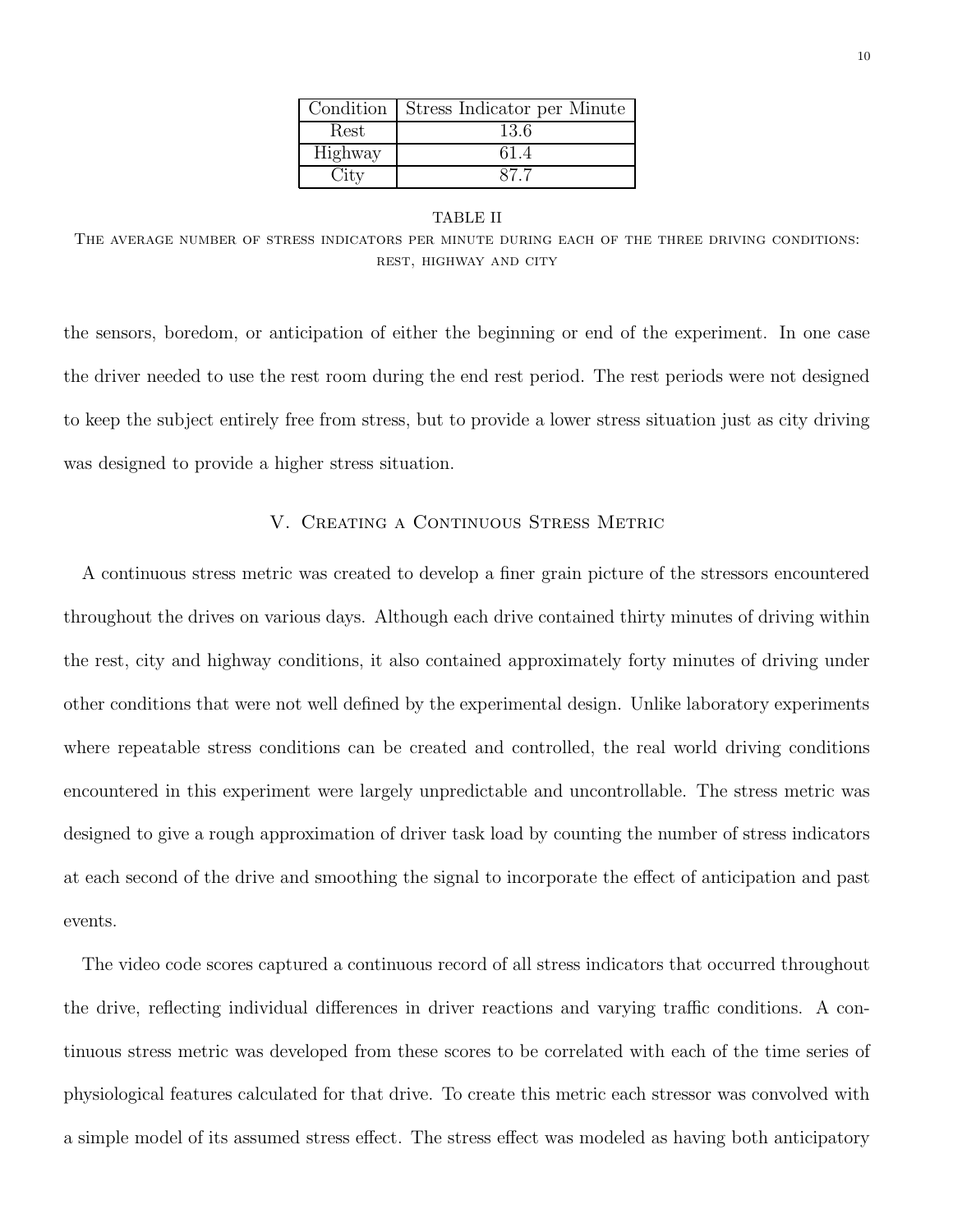and persistence effects. In a model for pilot workload, Sheridan and Simpson identified several types of mental workload tasks that preceded each observed task: operating tasks, monitoring tasks, and planning tasks. They modeled the effect of each of these as a continuous workload function spanning a period of time between when the pilot anticipated the task and when the task was completed[26]. This model implies that before a stressor is observed there is an increase in driver stress due to anticipatory, monitoring and planning effects. In addition, the expected physiological effect of a stressor occurs slightly after the stimulus and may take several seconds or several minutes to recover depending on the type of stimulus event[27]. It is also known that physiological reactions add non-linearly and depend on habituation effects and components of the individual's physiology[27].

To precisely model the effect of each observed stressor, the anticipatory components of mental workload and the expected persistence of the physiological effect would have to be individually modeled for each observation, taking into account all previous and concurrent events and a model of each driver's physiology. Such a model would have been too complex for this analysis. Instead, each observed event was modeled by using a 100 second Hanning window,  $H$ , centered on the observation to approximate these effects.

The 100 second window was chosen for several reasons: it approximates the time needed for autonomic signals such as the skin conductivity to extinguish, it is the same window as the shortest window used for heart rate variability and it provides a level of smoothing that allows the essentially discrete stressor metric to approximate a continuous signal.

This window was convolved with the metric of events for each drive  $I_d$  to create a signal  $V_d$  that represented the modeled effect of the stressors as stated in Equation 1.

$$
V_d(n) = I_d(n) \otimes H \tag{1}
$$

For each of the 16 drives, d, the stress effect signal  $V_d(n)$  was correlated with each of the physiological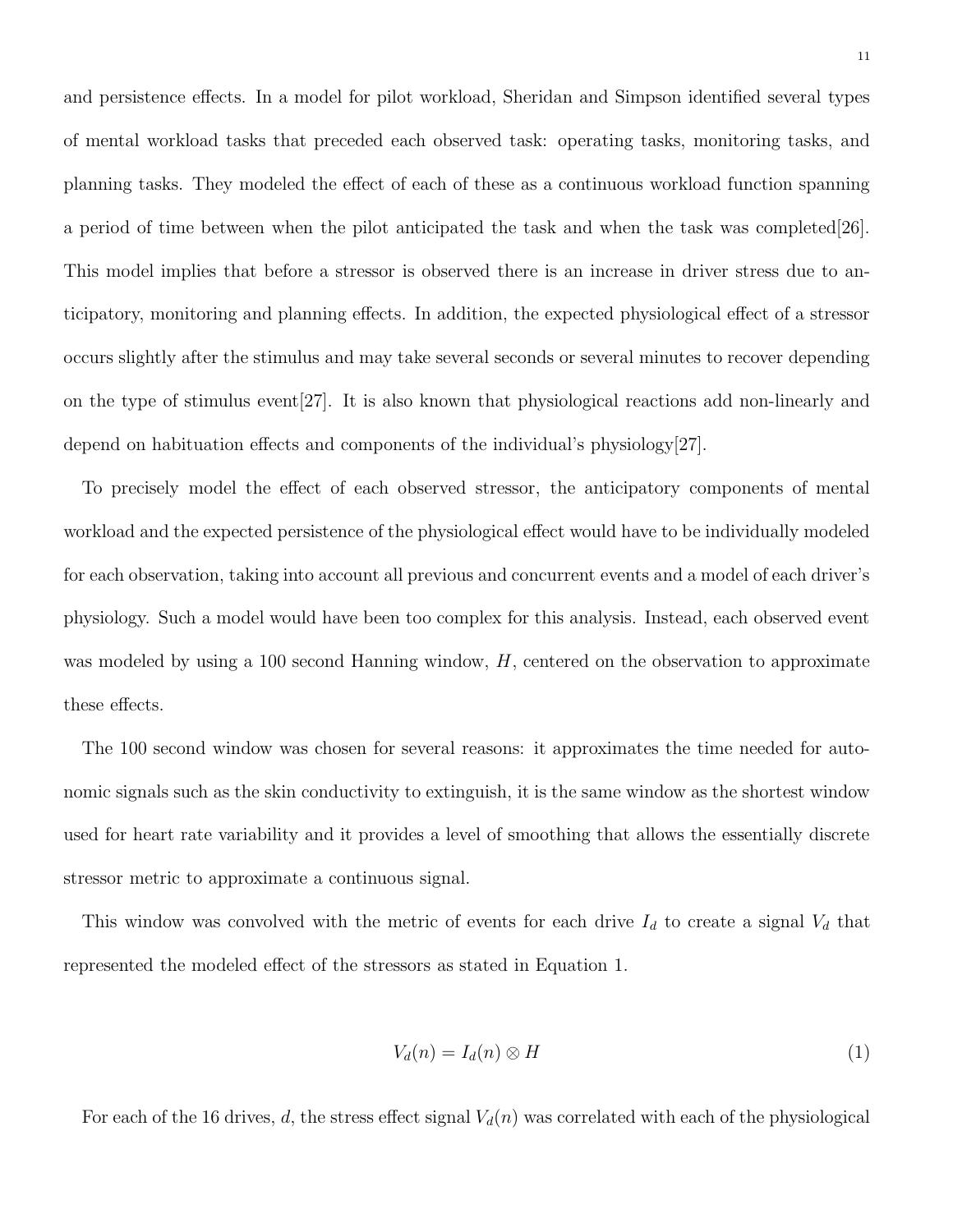time series. The results are shown in Table IV and discussed in the section Analysis II.

# VI. DATA ANALYSIS

The collected data were subject to two types of analysis. Analysis I used five minute intervals of data from well defined segments of the drive where drivers experienced low, medium and high stress situations to train an automatic recognition algorithm. Analysis II investigated how continuous physiological features, calculated at one second intervals throughout the entire drive, correlated with a metric of driver stress derived from video tape records.

# A. Analysis I: Recognizing General Stress Levels

The algorithm for general level stress recognition was developed using features derived from five minute non-overlapping segments of data taken from each of the rest, city and highway driving periods. Each of these segments was designed to represent a period of low, medium or high stress. To ensure consistency in the stress conditions, the data segments were taken from specific parts of the drive. The segments for the low stress condition were taken from the last five minutes of the rest periods, giving subjects enough time to relax from the previous task. The segments for the medium stress condition were taken from a stretch of uninterrupted highway driving between two toll booths, after the driver had completed a merge onto the highway and was safely in the right hand lane. The segments for the high stress condition were taken after the driver turned onto a busy main street in the city.

Nine statistical features were calculated for each segment: the normalized mean of the EMG and the normalized mean and variance for respiration, heart rate and skin conductivity on the hand and on the foot. The EMG, respiration and heart rate signals were normalized by subtracting the mean of the first rest period before each drive. The skin conductivity signals were normalized by subtracting the baseline minimum and dividing by the baseline range[16]. Heart rate was uniformly sampled and smoothed using a heart rate tachometer $|13||28|$ .

Four spectral power features were calculated from the respiration signal representing the energy in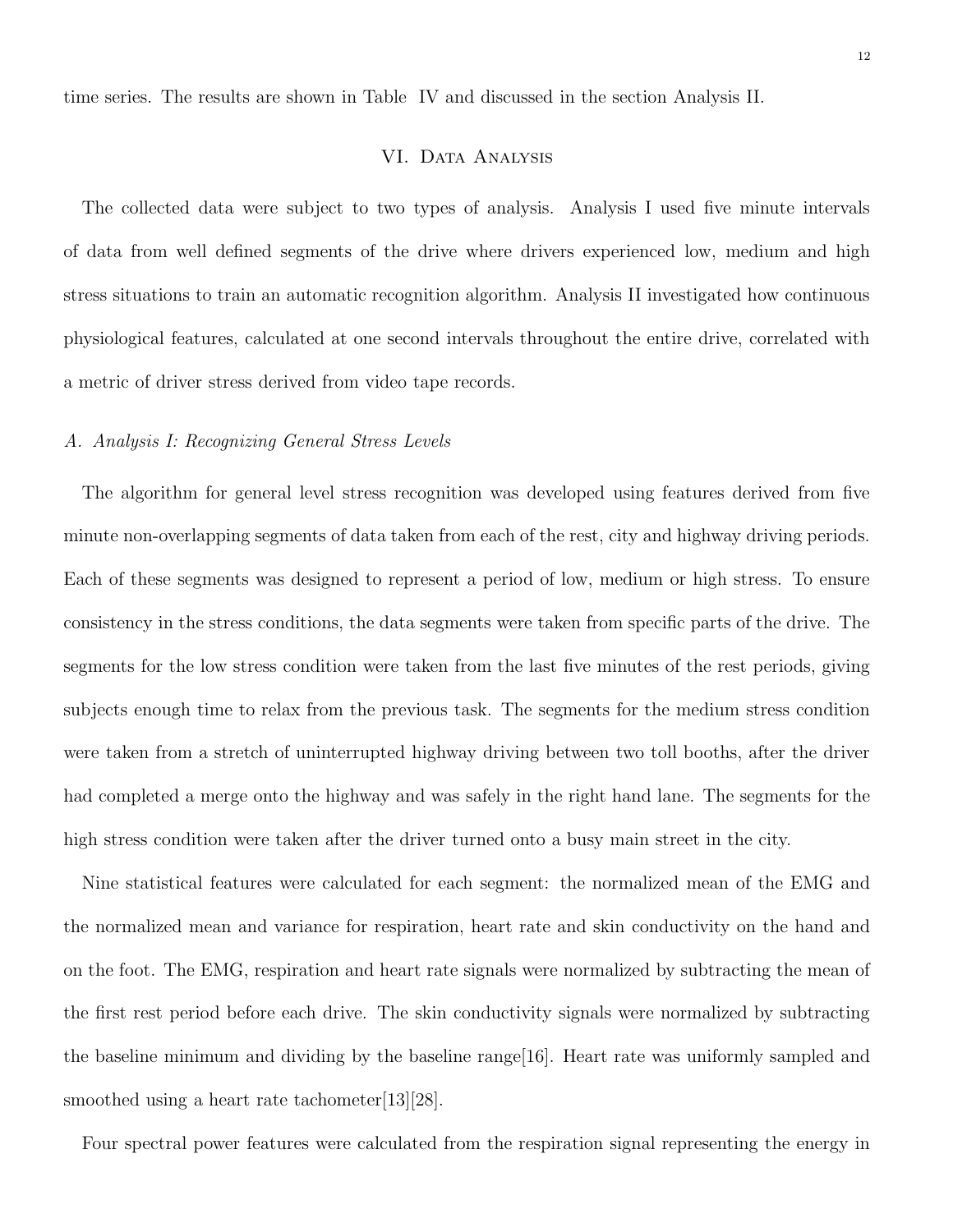each of four bands. The power spectrum was calculated using 2048 data points from the middle of each segment. A Hanning window was applied and an implementation of Welch's averaged, modified periodogram method[29] was used to calculated the normalized power spectrum. Four spectral power density features were calculated by summing the energy in the bands 0-0.1Hz, 0.1-0.2Hz, 0.2-0.3Hz and 0.3-0.4Hz. These features were found useful for discriminating emotion in previous work [30].

Eight additional skin conductivity features were calculated to characterize orienting responses. An orienting response is a sudden rise in the skin conductance due to ionic filling of the skin's sweat glands in response to sympathetic nervous activation. A series of three orienting responses is shown in Figure 4, along with the marks indicating the onset and peak of the response and the measurements of the magnitude,  $O_M$ , and duration,  $O_D$ , of the response. The algorithm detected the onsets and peaks of the orienting responses by first detecting slopes exceeding a critical threshold and then finding the local minimum preceding that point (onset) and the local maximum following that point (peak)[31]. Using this algorithm four orienting response features were calculated: the total number of such responses in the segment, the sum of the startle magnitudes  $\Sigma O_M$ , the sum of the response durations  $\Sigma O_D$  and a sum of the estimated areas under the responses  $\Sigma(\frac{1}{2}O_M * O_D)$ . These four features were calculated for both the hand skin conductance and the foot skin conductance signals.

The final feature was a heart rate variability (HRV) feature which has been used to representing sympathetic tone. The parasympathetic nervous system is able to modulate heart rate effectively at all frequencies between 0 and 0.5 Hz, whereas the sympathetic system modulates heart rate with significant gain only below 0.1Hz[32]. By taking the ratio of the low frequency heart rate spectral energy to the high frequency heart rate spectral energy we derive a feature that represents the ratio of the sympathetic to parasympathetic influence on the heart. Our hypothesis is that increased stress will lead to an increase in sympathetic nervous activity and an increase in this ratio.

To calculate the HRV feature, we used the instantaneous heart rate time series derived from the EKG. A Lomb periodogram[15] was used to calculate the power spectrum[33][34] of the heart rate time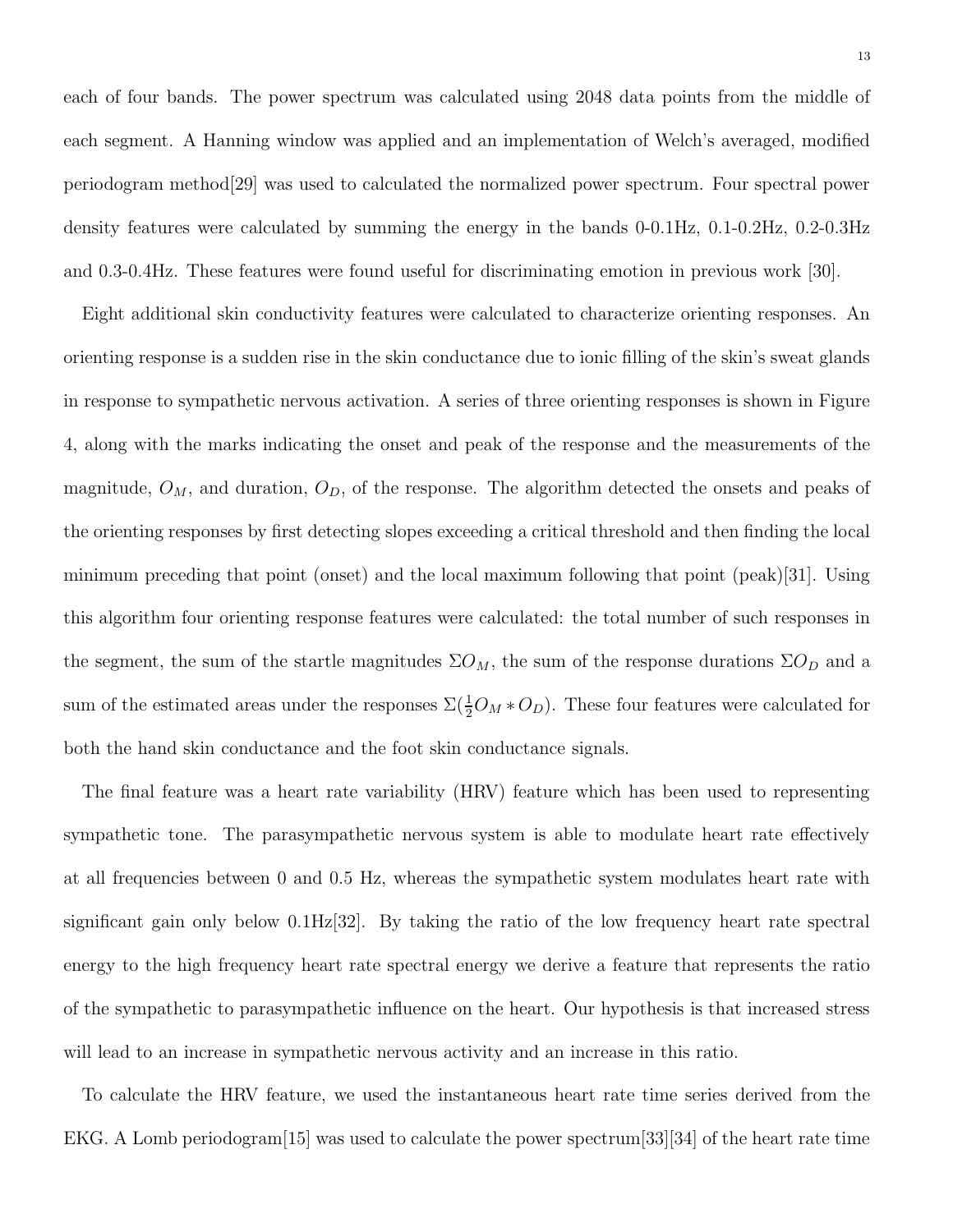series because it can directly use unevenly sampled inter-beat interval data and because it is robust to missed beats [35]. The total energy in the low frequency  $(LF)$  band  $(0-0.08 \text{ Hz})$  and in the high frequency  $(HF)$  band  $(0.15 \text{Hz} \cdot 0.5 \text{Hz})$  were calculated and the ratio  $\frac{LF}{HF}$  was used as the final feature. In Analysis II, another suggested sympatho-vagal balance ratio,  $\frac{LF + MF}{HF}$ , using the mid-frequency (MF) range (0.08Hz-0.15Hz) was also used along with a shorter window size.

These 22 features were used to create a single vector representing each of the segments used in the recognition analysis. A total of 112 segments were used: 36 from rest periods, 38 from highway driving and 38 from city driving. The resulting 112 feature vectors were then used to train and test the recognition algorithm. Each vector was sequentially excluded from the training set and the recognition algorithm was trained using the remaining 111 vectors. The training vectors were used to create a Fisher projection matrix and a linear discriminant. The Fisher projection was determined by solving a factorization for the generalized eigenvectors of the covariance matrices for the between class scatter and the within class scatter of the labeled training vectors[36]. The generalized eigenvectors corresponding to the two greatest eigenvalues were used to project the 22 dimensional feature vectors onto a two dimensional space where the between class scatter was maximized and the within class scatter was minimized. Using the projection determined by the training data the test vector y was projected into a two dimensional vector  $\hat{y}$ . In the two dimensional space, a linear discriminant function  $g_c(\hat{\mathbf{y}})$  was determined using the sample mean  $(\mathbf{m_c})$  and the a priori probability  $Pr[w_c]$  for each class c and pooled covariance  $\bf{K}$  of the training vectors. The test vector was classified as belonging to the class for which  $g_c(\hat{\mathbf{y}})$  was the greatest.

$$
g_c(\hat{\mathbf{y}}) = 2\mathbf{m_c^T}\mathbf{K^{-1}\hat{y}} - \mathbf{m_c^T}\mathbf{K^{-1}m_c} + 2ln(Pr[w_c]);
$$
\n(2)

Table III is a confusion matrix for the recognition algorithm in which all correctly classified segments are shown along the diagonal and all incorrectly classified segments are off diagonal. As this table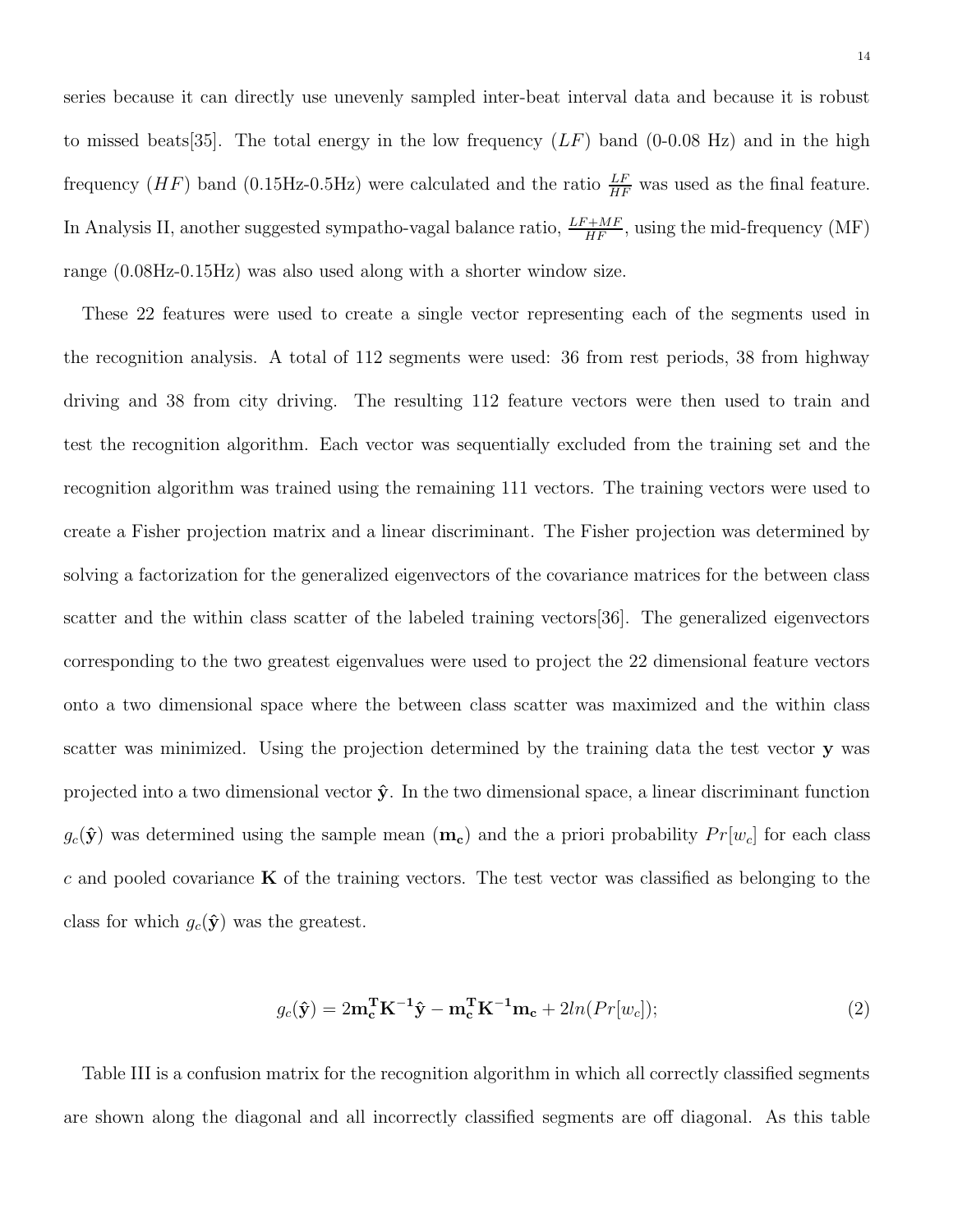| rtoooghitusii rtootiito |     |            |      |                  |  |  |  |  |  |
|-------------------------|-----|------------|------|------------------|--|--|--|--|--|
|                         |     | Labeled As |      |                  |  |  |  |  |  |
| Recognized as:          | Low | Medium     | High | Recognition Rate |  |  |  |  |  |
| Low                     | 36  |            |      | $100\%$          |  |  |  |  |  |
| Medium                  |     | 36         |      | 94.7%            |  |  |  |  |  |
| High                    |     |            | 37   | 97.4%            |  |  |  |  |  |

Recognition Results

#### TABLE III

The confusion matrix for the recognition algorithm. Correctly recognized segments are found along the diagonal. This classifier mistakenly classified two medium stress segments as high stress and one high stress segment as medium stress.

shows, all low stress segments were correctly recognized but two periods that were labeled as medium stress were recognized as being high stress and one period labeled as high stress was classified as medium stress. The results thus show very good discrimination between the classes. These physiologically based results also show a perfect discrimination between the low stress rest period and the two driving periods which agrees with both the perception of stress as evaluated by the questionnaire and the scoring of observed stressors obtained from the video tape analysis, suggesting that these features accurately represent a driver's general stress level.

# B. Analysis II: Continuous Correlations

The recognition algorithm gives good separation between three general types of driving stress, but it does not account for variations in the drives and it does not give a fine grain assessment of stressors. An ideal indicator of stress would be a physiological variable that continuously varied proportional to every driver's internal stress. To determine which features might be the best candidates for such a variable, continuous calculations were made on each of the physiological sensor signals at one second intervals throughout the entire drive for each of the sixteen drives for which the video was scored. These calculations included the mean and variance of the EMG  $(\mu_E, \sigma_E^2)$ , hand skin conductivity  $(\mu_S, \sigma_E^2)$  $\sigma_S^2$ <sup>2</sup>/<sub>S</sub>), respiration ( $\mu_R$ ,  $\sigma_R^2$ ) and the mean of the tachometer heart rate ( $\mu_H$ ) over one second intervals throughout the drive.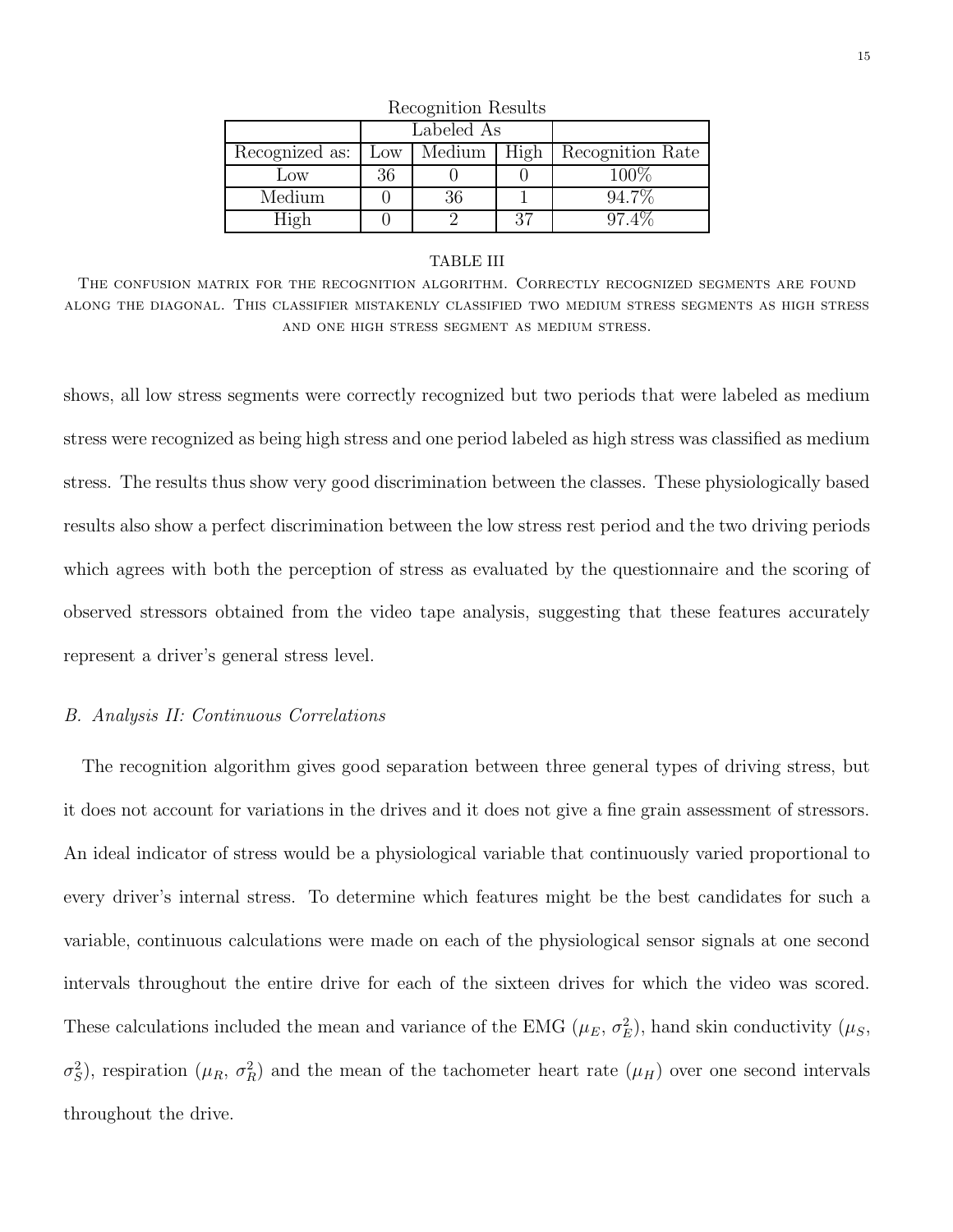For this analysis four metrics of heart rate variability were calculated. In addition to the 300 second window  $\frac{LF}{HF}$  $\frac{LF}{HF}$  used in Analysis I, a 100 second window and a  $\frac{LF+MF}{HF}$  were also calculated for comparison. These time series are denoted: L100, M100, L300 and M300 for the  $\frac{LF}{HF}$  (L) and  $\frac{LF+MF}{HF}$  (M) power ratios in the 100 and 300 second periodograms respectively. To create a continuous time series, Lomb periodograms were calculated using both 100 and 300 second windows (Hanning) of instantaneous heart rate data, centered on the second of interest, advanced by one second for each second of the drive. The 150 seconds at the beginning and end of the drive were excluded because there would not have been enough data for the periodogram.

For each of the drives d, the video stress metric  $V_d(n)$  was correlated with each of the feature time series and a correlation coefficient  $r_d$  was calculated:

$$
r_d = \frac{K_{VP}}{\sigma_{VV} * \sigma_{PP}}\tag{3}
$$

where  $K_{VP}$  is the covariance of the time series  $V_d(n)$  with one of the physiological time series for the same drive d and  $\sigma_{VV}$  and  $\sigma_{PP}$  are the standard deviations for  $V_d(n)$  and physiological time series, respectively.

If the feature time series were independent of the stress metric, the correlation coefficient would be zero. To test this null hypothesis, each of the stress metrics was also correlated with a white noise signal w. Table IV shows the results for each time series for all sixteen drives. As expected, the correlation coefficients with white noise, w, were all close to zero. The variance of the EMG,  $\sigma_{\mathcal{E}}^2$ , and the mean of the respiration,  $\mu_{\mathcal{R}}$ , were also close to zero. This was also expected, since the EMG signal was pre-processed with a smoothing filter and the respiration mean primarily represents the baseline stretch of the sensor which varies mostly with sensor movement (slippage) with respect to the chest cavity. The variance of the respiration,  $\sigma_{\mathcal{R}}^2$ , and the variance of the skin conductivity,  $\sigma_{\mathcal{G}}^2$ , also did not correlate well with the stress metric, most likely because the variance over one second intervals in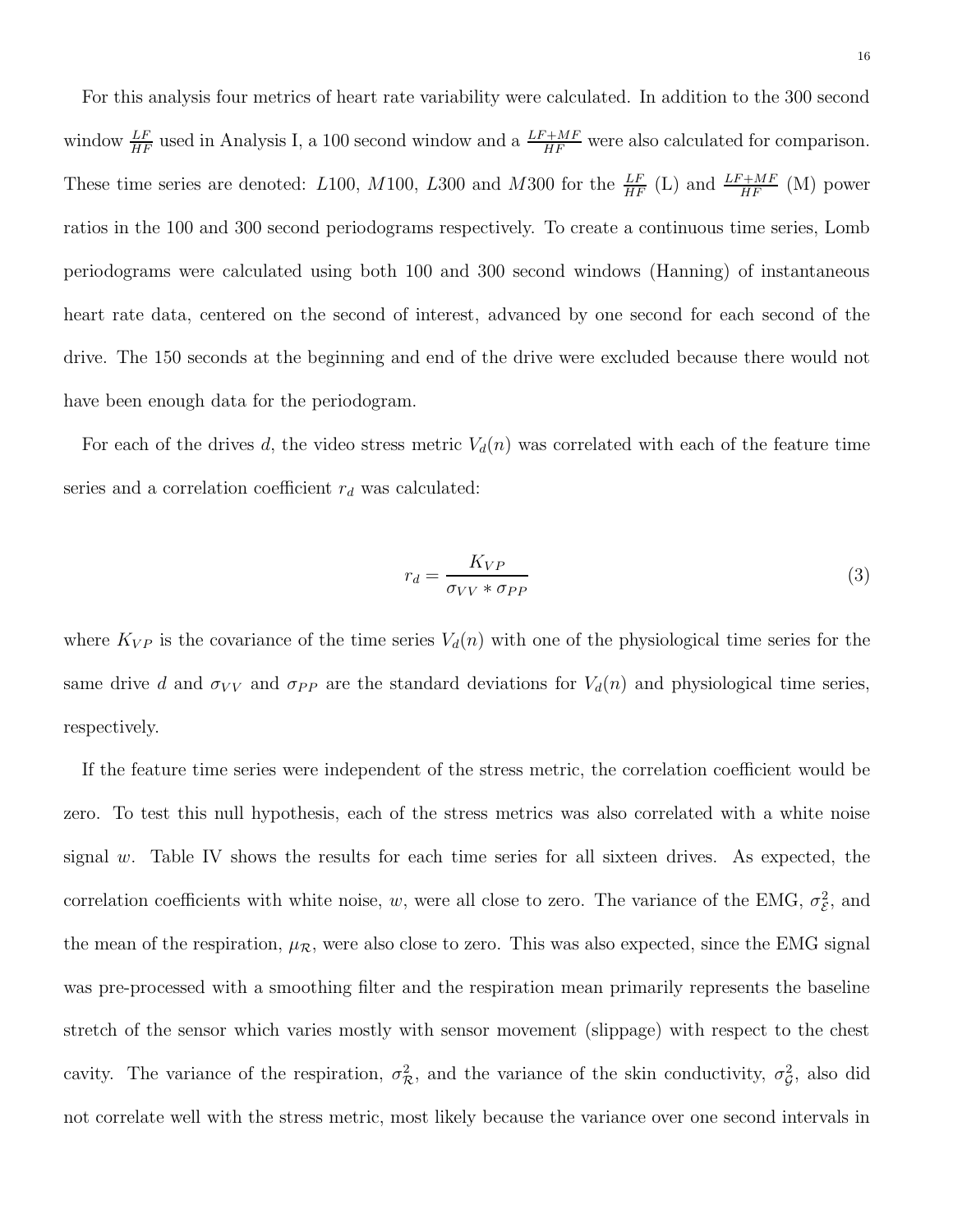| Day       | $_{\rm L100}$ | L300 | M100   | M300   | HR      | $\mu_{\mathcal{E}}$ | $\sigma_{\mathcal{E}}^2$ | $\mu_{\mathcal G}$ | $\sigma_G^2$ | $\mu_{\mathcal{R}}$ | $\sigma^2_{\mathcal{R}}$ | W      |
|-----------|---------------|------|--------|--------|---------|---------------------|--------------------------|--------------------|--------------|---------------------|--------------------------|--------|
| $S1-2$    | .53           | .61  | .53    | .64    | .34     | .22                 | .01                      | .75                | .09          | $-.53$              | .04                      | .01    |
| $S1-3$    | .45           | .45  | .44    | .42    | .35     | .04                 | .01                      | .77                | .08          | $-.49$              | .04                      | .00    |
| $S1-4$    | .45           | .58  | .47    | .60    | .53     | .14                 | .06                      | .71                | .18          | $-.33$              | .26                      | .01    |
| $S1-5$    | .41           | .35  | .22    | .09    | .46     | .30                 | .08                      | .85                | .22          | $-.22$              | .15                      | .01    |
| $S1-6$    | .62           | .62  | .59    | .62    | .31     | .32                 | .09                      | .74                | .00          | $-.56$              | .16                      | .01    |
| $S1-7$    | .46           | .36  | .41    | .31    | $.52\,$ | .28                 | .04                      | .77                | .23          | $-.23$              | .16                      | .01    |
| $S2-2$    | .49           | .66  | .55    | .69    | .49     | .02                 | .03                      | .13                | .00          | $-.24$              | .15                      | $-.01$ |
| $S2-4$    | .22           | .29  | .13    | .17    | .41     | .27                 | .01                      | .59                | .12          | .12                 | .18                      | .00    |
| $S3-2$    | .74           | .73  | .75    | .74    | .44     | .20                 | .06                      | .78                | .20          | .17                 | .25                      | $-.01$ |
| $S3-4$    | .46           | .41  | .48    | .48    | .38     | .16                 | .06                      | .77                | .15          | .59                 | .19                      | .01    |
| $S3-5$    | .41           | .51  | .44    | .50    | .35     | .09                 | .00.                     | .81                | .20          | .21                 | .01                      | $-.02$ |
| $S3-6$    | .44           | .53  | .44    | .51    | .40     | .20                 | .04                      | .73                | .14          | .67                 | .24                      | .03    |
| S3-7      | .35           | .35  | .39    | .35    | .29     | .22                 | .08                      | .78                | .16          | .44                 | $.12\,$                  | $-.01$ |
| $R2-1$    | .41           | .58  | .39    | .54    | .30     | .20                 | .06                      | .47                | .06          | .10                 | .03                      | .00    |
| $R3-1$    | .32           | .42  | .35    | .41    | .30     | .16                 | .13                      | .45                | .08          | .03                 | .10                      | .01    |
| R4-1      | .49           | .55  | $-.08$ | $-.19$ | .76     | .37                 | .09                      | $-.07$             | .03          | $-.28$              | .22                      | $-.03$ |
| $\mu$ -zs | .52           | .60  | .49    | .57    | .48     | .17                 | .03                      | .99                | .08          | $-.42$              | .10                      | $-.01$ |
| $\mu$ -zt | .50           | .56  | .45    | .49    | .45     | .20                 | .05                      | .81                | .12          | $-.03$              | .15                      | .00    |

#### TABLE IV

CORRELATION COEFFICIENTS " $r_d$ " between the stress metric created from the video and variables from the sensors indicating how closely the sensor feature varies with the stress metric. As a NULL HYPOTHESIS, A SET OF RANDOM NUMBERS, " $w$ " was also correlated with the video metric for each drive. The last rows show the mean over all days as calculated by using the z-score and z-transform methods respectively.

these signals has a large noise component.

To determine which sensors might be most useful for use as a real time indicator of stress, the averages of the correlation coefficients were calculated in two ways, first by calculating a z-score for each day's scores, averaging and then back transforming to get the result shown in row " $\mu$ -zs" and second by using the normalizing z-transform,  $z_d = 0.5 * (ln(1 + r_d) - ln(1 - r_d))$ , and averaging to get the result shown in row " $\mu$ -zt." The z-score transformed data is more likely to be robust against a poor stress metric on a given drive and the z-transformed data creates a more normal distribution of the data, which may give a better estimate of the true mean. Both transformations yield similar results suggesting that skin conductivity is the best real-time correlate of stress followed by the heart rate variability and heart rate measures. In general, the skin conductance performed well (with the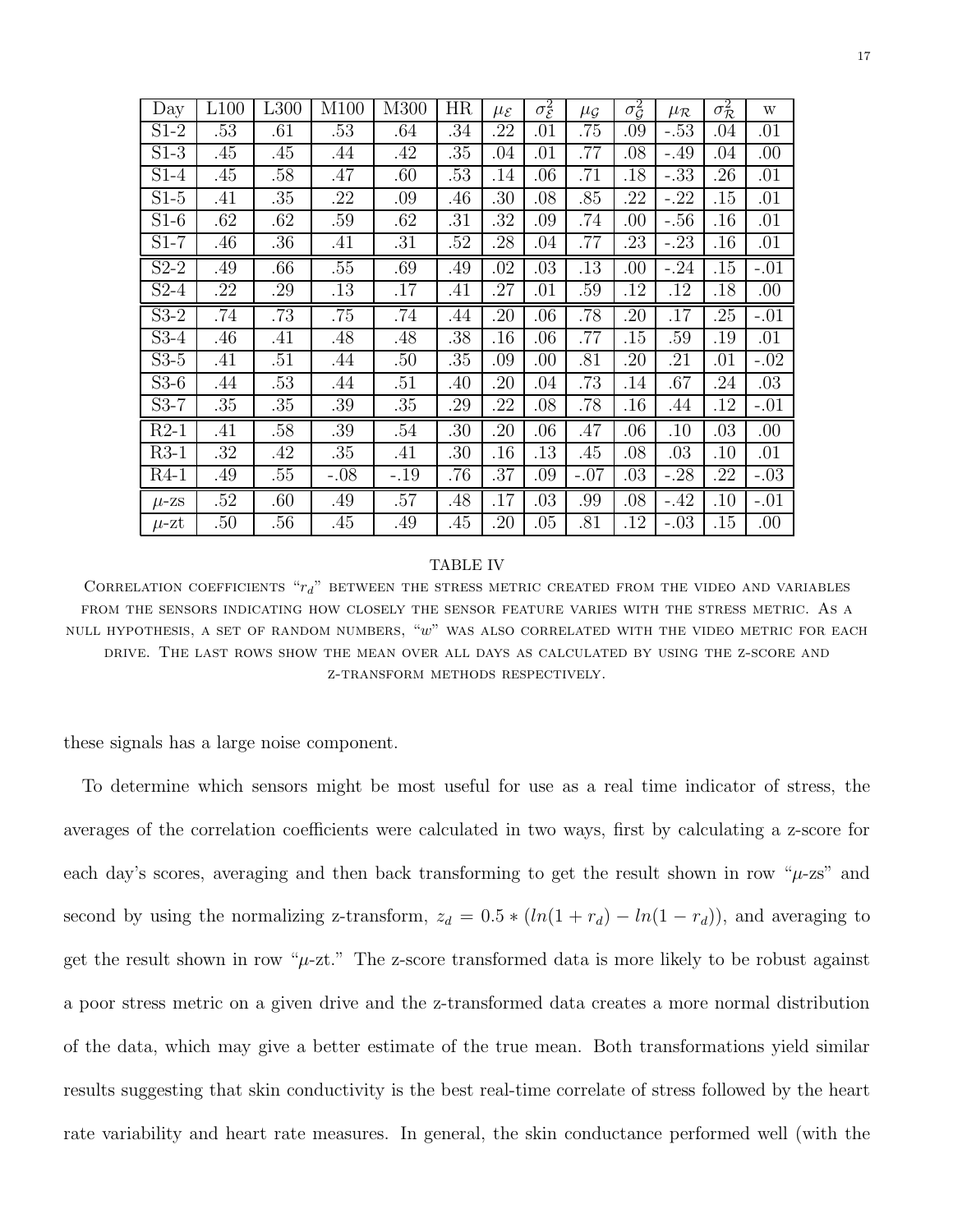notable exceptions of drives S2-2 and R4-1) and the heart rate variability measures performed similarly to each other, with the exception of drive R4-1, where the two metrics using  $\frac{LF+MF}{HF}$  ratio correlated differently than the two metrics using the  $\frac{LF}{HF}$  ratio. The 100 second and 300 second windows for HRV performed similarly, suggesting that it is possible to use the shorter 100 second window to derive features for HRV, although this window excludes some of the low frequency power typically used in HRV calculations. The mean heart rate,  $\mu_{\mathcal{R}}$ , was the best correlated measure for only one of the drives.

There were individual differences in how drivers responded. In Drive S3-2, there were very high correlations for both the mean skin conductivity and for the average HRV measures, however Drive S2-4 showed a much stronger correlation with skin conductivity and heart rate than with HRV measures and Drive S2-2 showed a weak correlation with skin conductance and stronger correlations heart rate and HRV measures. For all drivers studied, the lowest correlation between either the heart rate or skin conductance metrics was 0.49, suggesting that between these two sensors a reliable metric can be obtained. These correlations were performed over approximately 25,000 sample points per drive. It is not clear from these results if individuals consistently respond to stress with similar physiological reactions. For S1 and S3 there was less variance in mean skin conductance response for the same subject over many drives than for all subjects over all drives and for S1 the same was also true of heart rate variability. We performed ANOVA anaylsis on the correlation coefficients and found significant individual differences in the mean of the skin conductance  $\mu$  ( $p = 0.0007$ ) and the mean of the respiration  $\mu_{\mathcal{R}}$  ( $p = 0.0001$ ). The difference in the mean skin conductance is most observable for subject S3. This may be due to a physiological difference in the number of sweat glands on the palm or from a different in electrode contact due to the way the subject gripped the steering wheel. The differences in the respiration means are most likely due to physical differences in chest size.

Figure 5 shows an example of the stress metric plotted against signals from drive R2-1. For this drive, the best correlating signal shown is the mean of the skin conductivity (.47) followed by L100 (.41) and heart rate (.30). This graph shows qualitatively how well each of the signals reflects the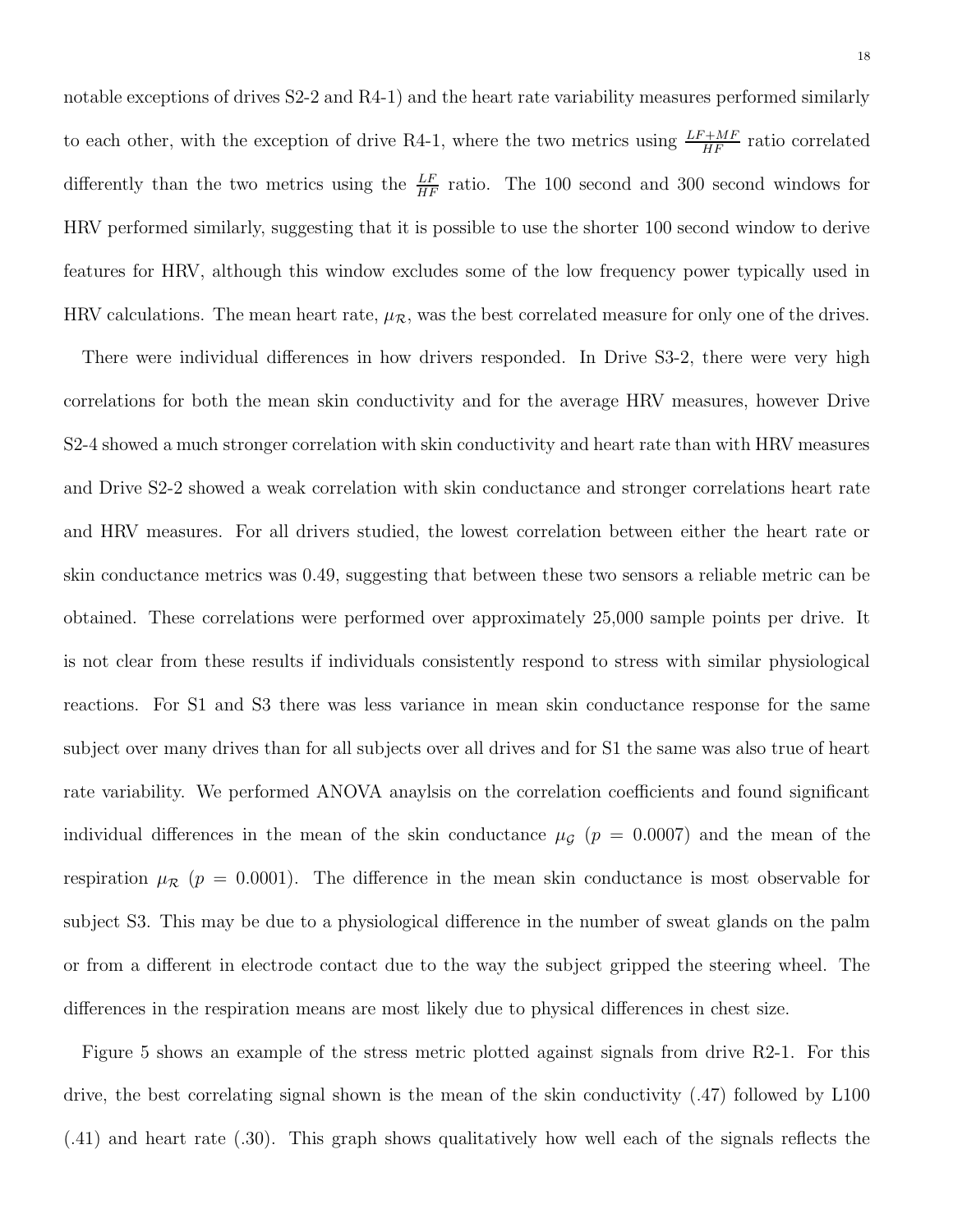stress metric. During this drive, the subject was unusually agitated during the second rest period due to a need to use the restroom. This agitation is reflected in the stress metric, but would not have been taken into account by using the task based categorization.

# VII. Discussion

In the future, we may want vehicles to be more intelligent and responsive, managing information delivery in the context of the driver's situation. Physiological sensing is one method of accomplishing this goal. This study tested the applicability of physiological sensing for determining a driver's overall stress level in a real environment using a set of sensors that do not interfere with the driver's perception of the road. The results showed that three stress levels could be recognized with an overall accuracy of 97.4% using five minute intervals of data and that heart rate and skin conductivity metrics provided the highest overall correlations with continuous driver stress levels.

Using a continuously updated record of the last five minutes of a driver's physiology, the stress recognition algorithm might be used to manage real-time, non-critical applications such as music selection and distraction management (cell phones and navigation aids, etc.), which could tolerate a delay in updating the user's state precisely. The original five minute time window was chosen because it was the interval recommended for calculating heart rate variability using the spectrograms[23] and because the limiting time factor for the driving segments, the uninterrupted highway segment between the two toll booths, was just over five minutes long. In a similar study, Wilson et al. [5] trained an artificial neural network to recognize three levels of pilot task demand using five minute intervals of rest and low and high levels of difficulty on the NASA Multiple Attribute Task Battery during a simulation. For this experiment, heart rate, EEG, electrooculographic (EOG) and respiration data were used. The algorithm was first tested on the five minute training segments, then it was run continuously to detect stress in real time. When a high stress level was detected, the simulation adapted by turning off two of the subtasks, enabling a 33% reduction in errors. A similar test could be performed with the algorithm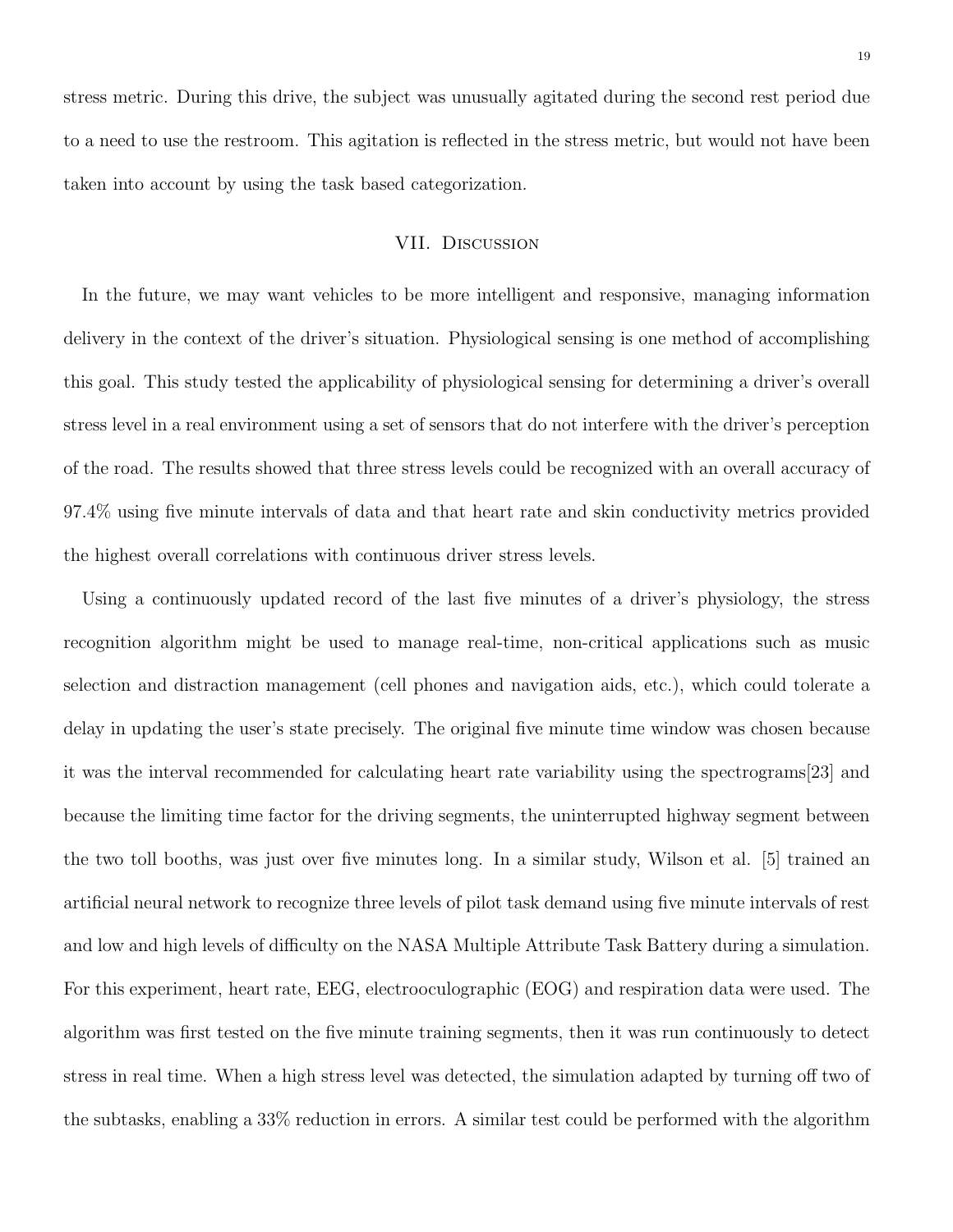developed in Analysis I if road conditions could be made constant and drivers could be allowed to make safe errors while talking on the cell phone or using visual navigation aids. If a high stress condition were detected using the algorithm on the last five minutes of data, the driver distractions could be turned off until the driver recovered to a medium stress level. The level of driver error for drivers using this adaptive aid could then be compared to a set of control drivers who did not have this feedback.

Although the original experiment was not designed to test how the five minute algorithm would perform in a real time scenario, the second analysis compared near real-time features to a continuous stress metric to determine how well these signals reflected driver stress on a continuous basis. Driver's reaction time to specific stressors was not measured because the latencies involved fall beneath the resolution of the coding metric. For example, the skin conductivity latency is on the order of 1.4 seconds [37] and anticipatory EMG has been measured in the laboratory at 30 milliseconds[38]. In this experiment, the video was scored at one second intervals and the video clock and sensor clock were not synchronized to be sensitive to time differences within a few seconds. The latency measurements would also be confounded by the open road conditions where many stressors occurred concurrently and before the effects of previous stressors had extinguished.

Despite these limitations, these experiments show that physiological signals provide a viable method of measuring a driver's stress level. Although physiological sensing systems have not yet developed to the point where they are as inexpensive and convenient to use as on board cameras, sensors are becoming smaller and researchers are developing new ways to integrate them into existing devices. The results of the second analysis suggest that the first sensors that should be integrated into a car, or a mobile wearable device that communicates with a car, should be skin conductance and heart rate sensors. These measures could be used in future intelligent transportation systems to improve safety and to manage in-vehicle information systems cooperatively with the driver.

Additionally, future computer vision algorithms and car sensors might be able to automatically calculate a stress metric similar to the one created by video coding analysis. Such methods might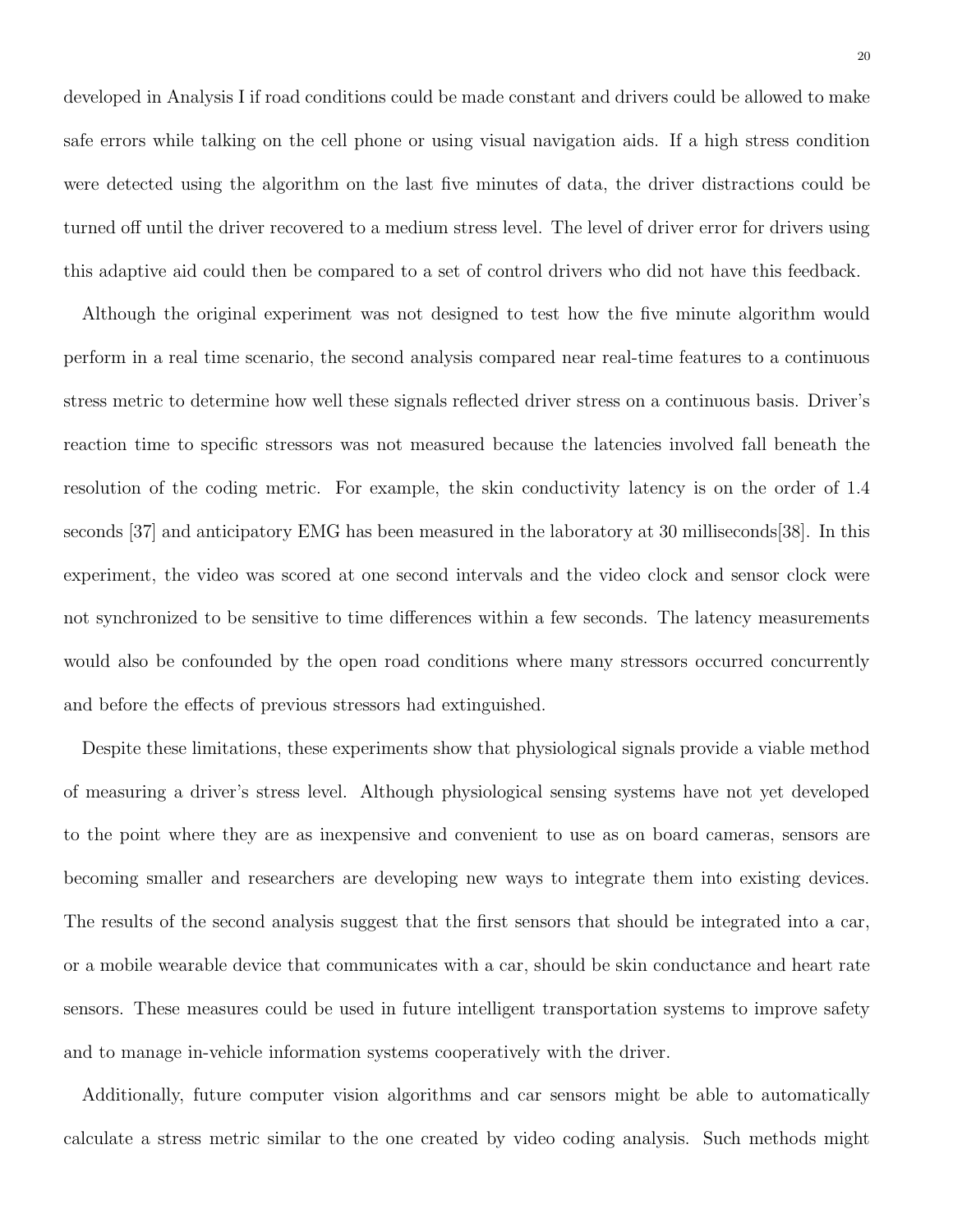provide an automatic non-contact method for predicting or otherwise anticipating changing levels of driver stress related to cognitive or emotional load.

# Acknowledgments

The authors would like to acknowledge the comments of Dr. Roger Mark, Dr. Ary Goldberger, Joe Mietus, George Moody, Isaac Henry, Dr. Paul Viola, Dr. John Hansman. We would also like to thank George Moody for his EKG software and advice and our students Kelly Koskelin, Justin Seger and Susan Mosher for their assistance with the experiment. We would like to thank Media Lab's Things That Think and Digital Life Consortia for sponsoring this research.

# **REFERENCES**

- [1] Y. I. Noy. (2001) International harmonized research activities report of working group on intelligent transportation systems (ITS). Proceedings of the 17th International Technical Conference on the Enhanced Safety of Vehicles. [Online]. Available: http://www-nrd.nhtsa.dot.gov/pdf/nrd-01/esv/esv17/proceed/00134.pdf
- [2] P. Burns and T. C. Lansdown. (2000) E-distraction: The challenges for safe and usable internet services in vehicles. NHTSA Driver Distraction Internet Forum. [Online]. Available: http://www-nrd.nhtsa.dot.gov/departments/nrd-13/driverdistraction/Papers.htm
- [3] National Highway Traffic Safety Administration (NHTSA). Proposed driver workload metrics and methods project. [Online]. Available: http://www-nrd.nhtsa.dot.gov/departments/nrd-13/driver-distraction/PDF/32.PDF
- [4] M. J. Skinner and P. A. Simpson, "Workload issues in military tactical aircraft," Int. J. of Aviat. Psych., vol. 12, no. 1, pp. 79–93, 2002.
- [5] G. F. Wilson, J. D. Lambert, and C. A. Russell, "Performance enhancement with real-time physiologically controlled adaptive aiding," Proceedings of the Human Factors and Ergonomics Society 46th Annual Meeting, vol. 3, pp. 61–64, 1999.
- [6] H. Selye, Selye's Guide to Stress Research. Van Nostrand Reinhold Company, 1980.
- [7] I. J. K. G. Eisenhofer and D. Goldstien, "Sympathoadrenal medullary system and stress," in Mechanisms of Physical and Emotional Stress. Plenum Press, 1988.
- [8] A. Baddeley, "Selective attention and performance in dangerous environments," British Journal of Psychology, vol. 63, pp. 537–546, 1972.
- [9] M. Vidulich, M. Stratton, and G. Wilson, "Performance-based and physiological measures of situational awareness," Aviation, Space and Environmental Medicine, pp. 7–12, May 1994.
- [10] R. Helmreich, T. Chidster, H. Foushee, S. Gregorich, and J. Wilhelm, "How effective is cockpit resource management training? issues in evaluating the impact of programs to enhance crew coordination," Flight Safety Digest, vol. 9, no. 5, pp.  $1-17$ , 1990.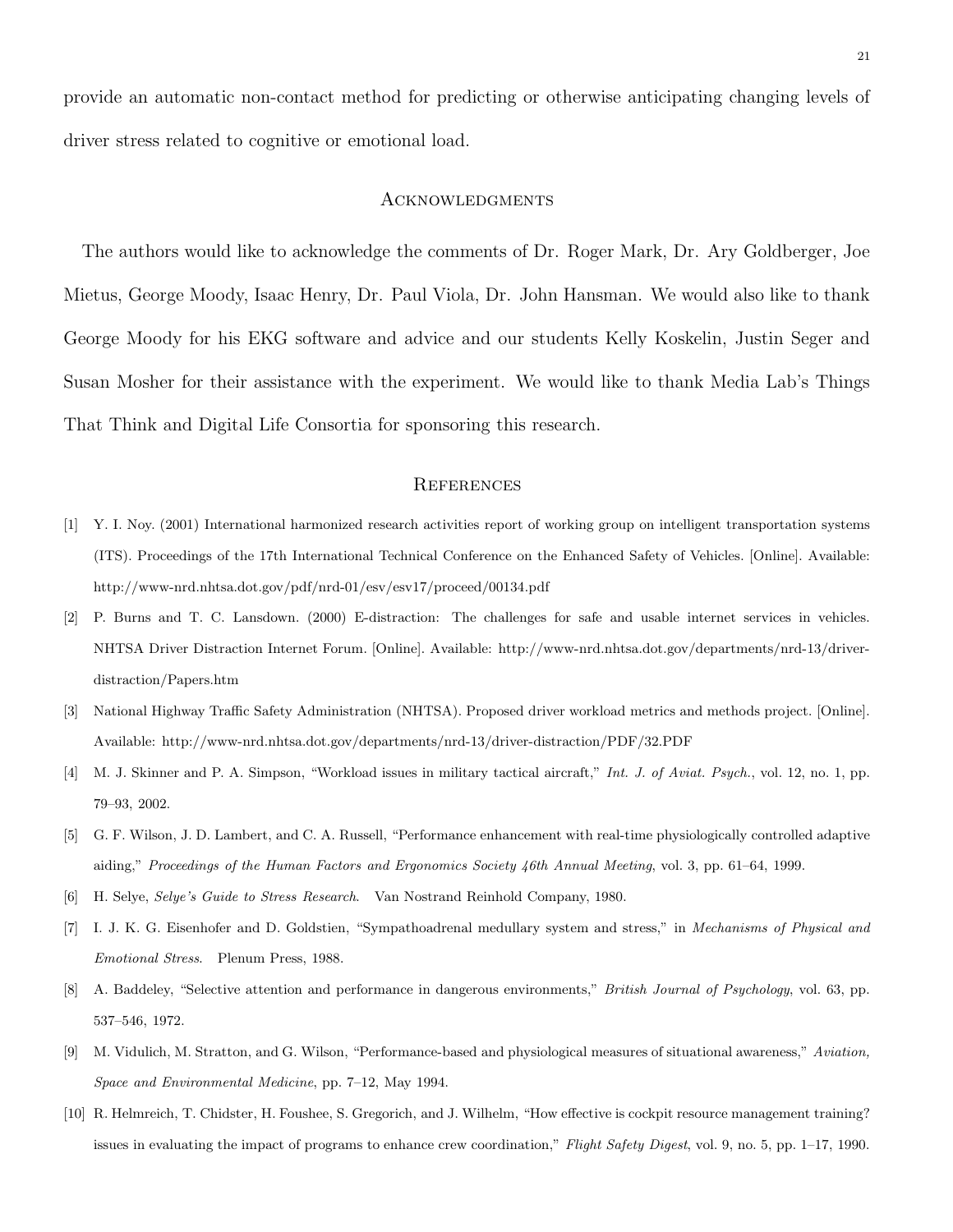- [11] S. Newbury, *The Car Design Yearbook*. Merrell Publishers, 2002.
- [12] ProComp Software Version 1.41 User's Manual, Thought Technology Ltd., 2180 Belgrave Ave. Montreal Quebec Canada H4A 2L8, 1994.
- [13] G. Moody. tach [c-language software]. [Online]. Available: http://www.physionet.org/physiotools/wag/tach-1.htm [1985]
- [14] ——. ihr [c-language software]. [Online]. Available: http://www.physionet.org/physiotools/wag/ihr-1.htm [2002]
- [15] N. R. Lomb, "Least-squares frequency analysis of unequally spaced data," Astrophysics and Space Science, vol. 39, pp. 447–462, 1976.
- [16] J. T. Cacioppo and L. G. Tassinary, "Inferring psychological significance from physiological signals," American Psychologist, vol. 45, no. 1, pp. 16–28, Jan. 1990.
- [17] M. Helander, "Applicability of drivers' electrodermal response to the design of the traffic environment," Journal of Applied Psychology, vol. 63, no. 4, pp. 481–488, 1978.
- [18] T. C. Hankins and G. F. Wilson, "A comparison of heart rate, eye activity, eeg and subjective measures of pilot mental workload during flight," Aviation, Space and Environmental Medicine, vol. 69, pp. 360–367, 1998.
- [19] J. A. Veltman and A. W. K. Gaillard, "Physiological indicies of workload in a simulated flight task," Biological Psychology, vol. 42, pp. 323–342, 1996.
- [20] G. F. Wilson, "An analysis of mental workload in pilots during flight using multiple psychophysiologic measures," The International Journal of Aviation Psychology, vol. 12, no. 1, pp. 3–18, 2001.
- [21] M. A. Bonner and G. F. Wilson, "Heart rate measures of flight test and evaluation," The International Journal of Aviation Psychology, vol. 12, no. 1, pp. 63–77, 2001.
- [22] W. Boucsein, Electrodermal Activity. New York, NY: Plenum Press, 1992.
- [23] C. M. A. vanRavenswaaij et al., "Heart rate variability," Annals of Internal Medicine, vol. 118, pp. 436–447, 1993.
- [24] E. Crow, F. A. Davis, and M. W. Maxfield, Statistics Manual. Toronto, Canada: General Publishing Company, 2002.
- [25] G. G. Berntson and J. T. B. J. et al., "Coefficient alpha and the internal structure of tests." Psychometrika, vol. 16, pp. 297–333, 1951.
- [26] T. B. Sheridan and R. W. Simpson, "Toward the definition and measurement of the mental workload of transport pilots," Flight Transportation Laboratory, MIT Department of Aeronautics and Astronautics, FLT Report R79-4, Jan. 1979.
- [27] R. A. Sternbach, *Principles of Psychophysiology*. Academic Press, 1966.
- [28] G. B. Moody and R. G. Mark, "Development and evaluation of a 2-lead ecg analysis program," Computers in Cardiology, vol. 9, pp. 39–44, 1982.
- [29] Matlab Version 5.3.0.10183 (R11) On-line User's Manual, The Mathworks, Inc., 3 Apple Hill Drive,Natick, MA 01760-2098, 1999.
- [30] R. Picard, E. Vyzas, and J. Healey, "Toward machine emotional intelligence," IEEE Transactions on Pattern Analysis and Machine Intelligence, vol. 23, no. 10, pp. 1175–1191, 2001.
- [31] J. Healey, "Wearable and automotive systems for affect recognition from physiology," Ph.D. dissertation, MIT, 2000.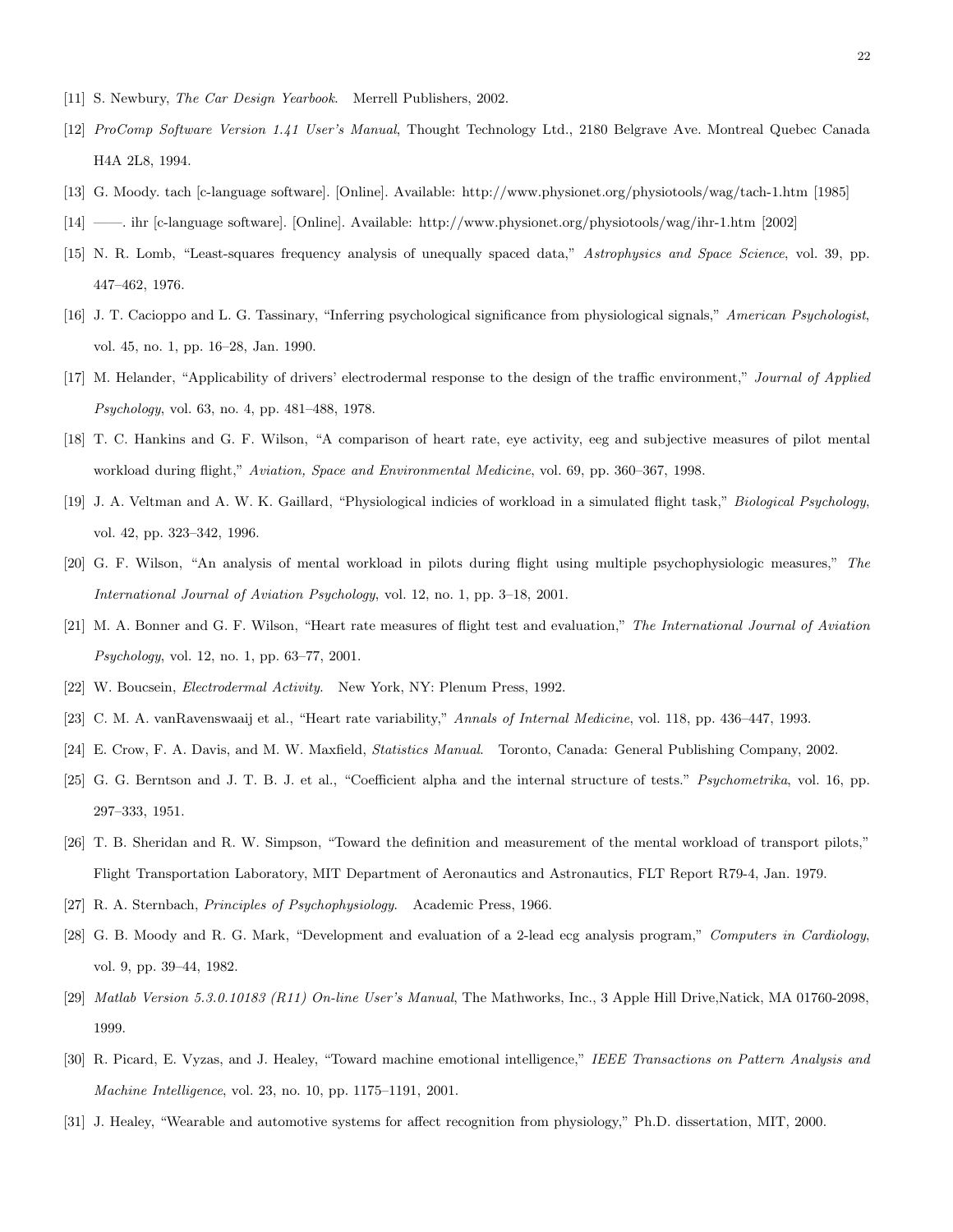- [32] G. G. Berntson and J. T. B. J. et al., "Heart rate variability: Origins, methods and interpretive caveats," Psychophysiology, vol. 34, pp. 623–647, 1997.
- [33] G. Moody. lomb [c-language software]. [Online]. Available: http://www.physionet.org/physiotools/wag/lomb-1.htm [1992].
- [34] G. B. Moody, "Spectral analysis of heart rate without resampling," Computers in Cardiology, vol. 20, pp. 715–718, 1993.
- [35] P. Laguna, G. B. Moody, and R. G. Mark, "Power spectral density of unevenly sampled data by least-square analysis: performance and application to heart rate signals," IEEE Trans Biomed Eng, vol. 45, pp. 698–715, 1998.
- [36] R. Duda and P. Hart, *Pattern Classification and Scene Analysis.* John Wiley & Sons, 1973.
- [37] R. Lockhart, "Interrelations between amplitude, latency, rise time and the edelberg recovery measure of the galvanic skin response," Psychophysiology, vol. 9, no. 4, pp. 437–442, 1967.
- [38] Y. Barnif. (2001) Using electromyography to predict head motion for virtual reality. Research Report, NASA Ames Research Center, Human Factors Research and Technology Division, Human Information Processing Branch. [Online]. Available: http://human-factors.arc.nasa.gov/ihh/web/library/rt\_reports.php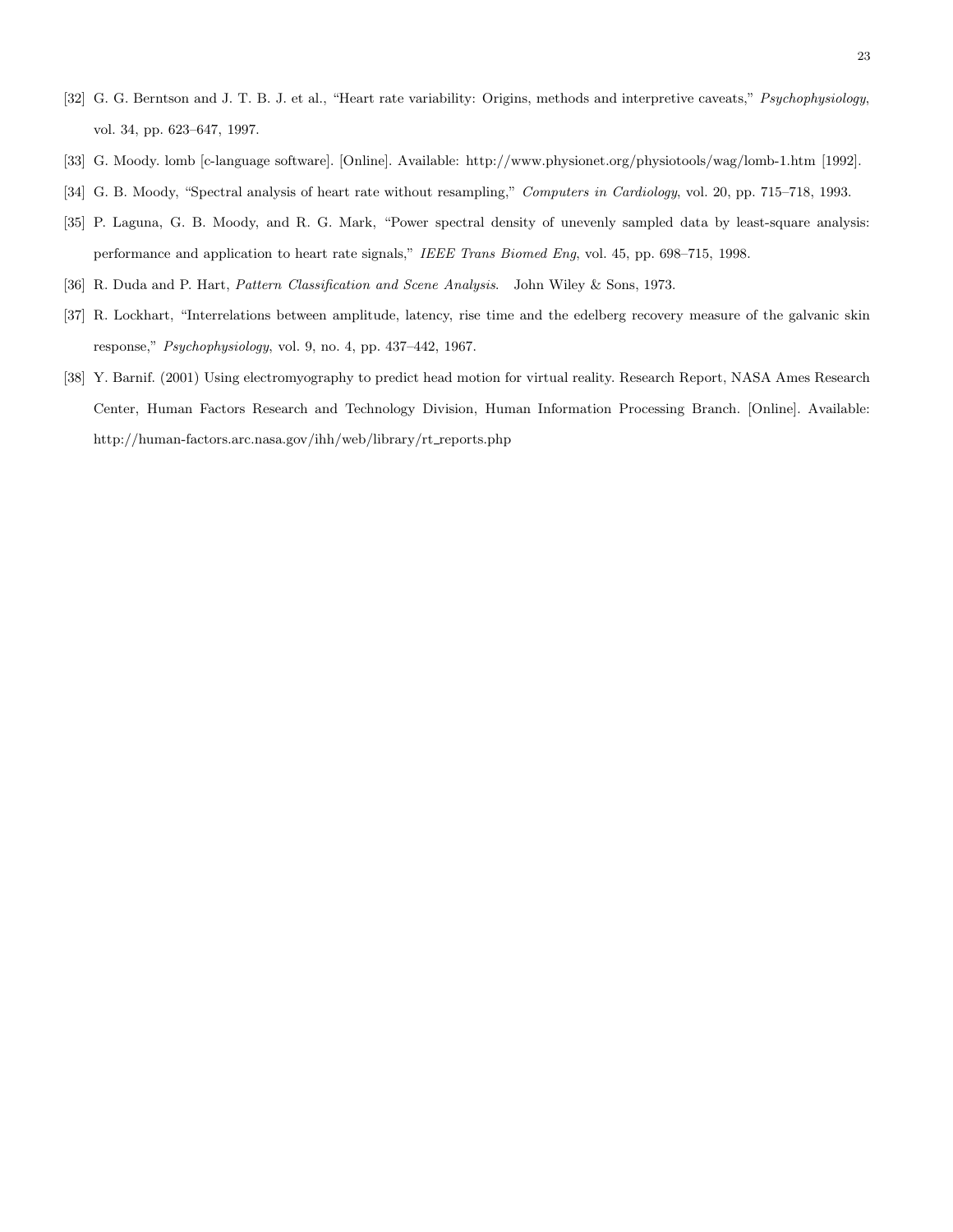

Fig. 1. The subject wore five physiological sensors, an electrocardiogram (EKG) on the chest, an electromyogram (EMG) on the left shoulder, a chest cavity expansion respiration sensor (Resp.) around the diaphragm and two skin conductivity sensors (SC), one on he left hand and one on the left foot. The sensors were attached to a computer in the rear of the vehicle.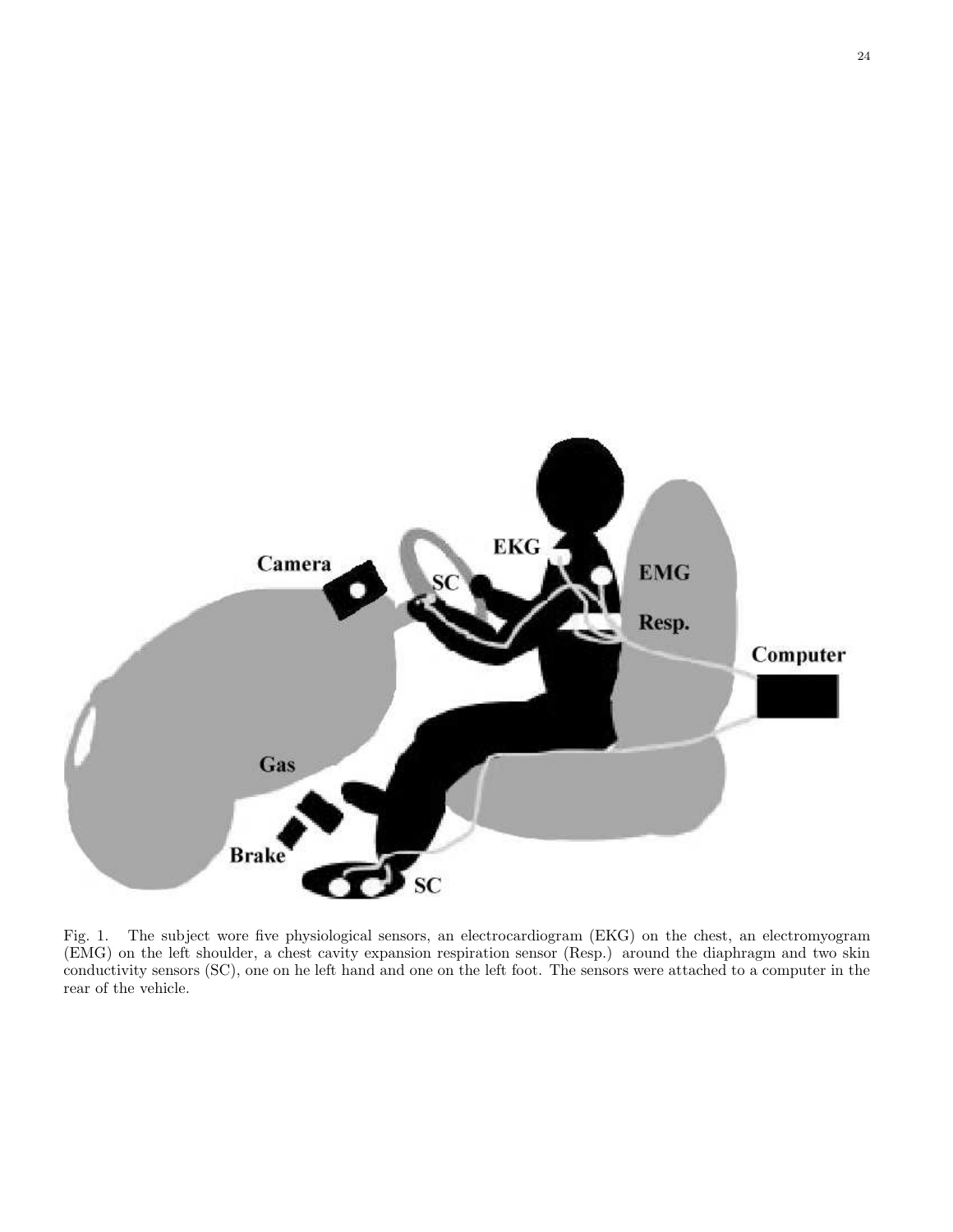

Fig. 2. A sample frame from the quad split video collected during the experiment. The upper left panel shows the driver facial expression, collected from a camera mounted on the steering column. The upper right panel shows the camera used for experimenter annotations where a "stop" annotation is shown. The lower left panel shows road conditions and the lower right panel shows a visual trace of the physiological signals as they were being recorded.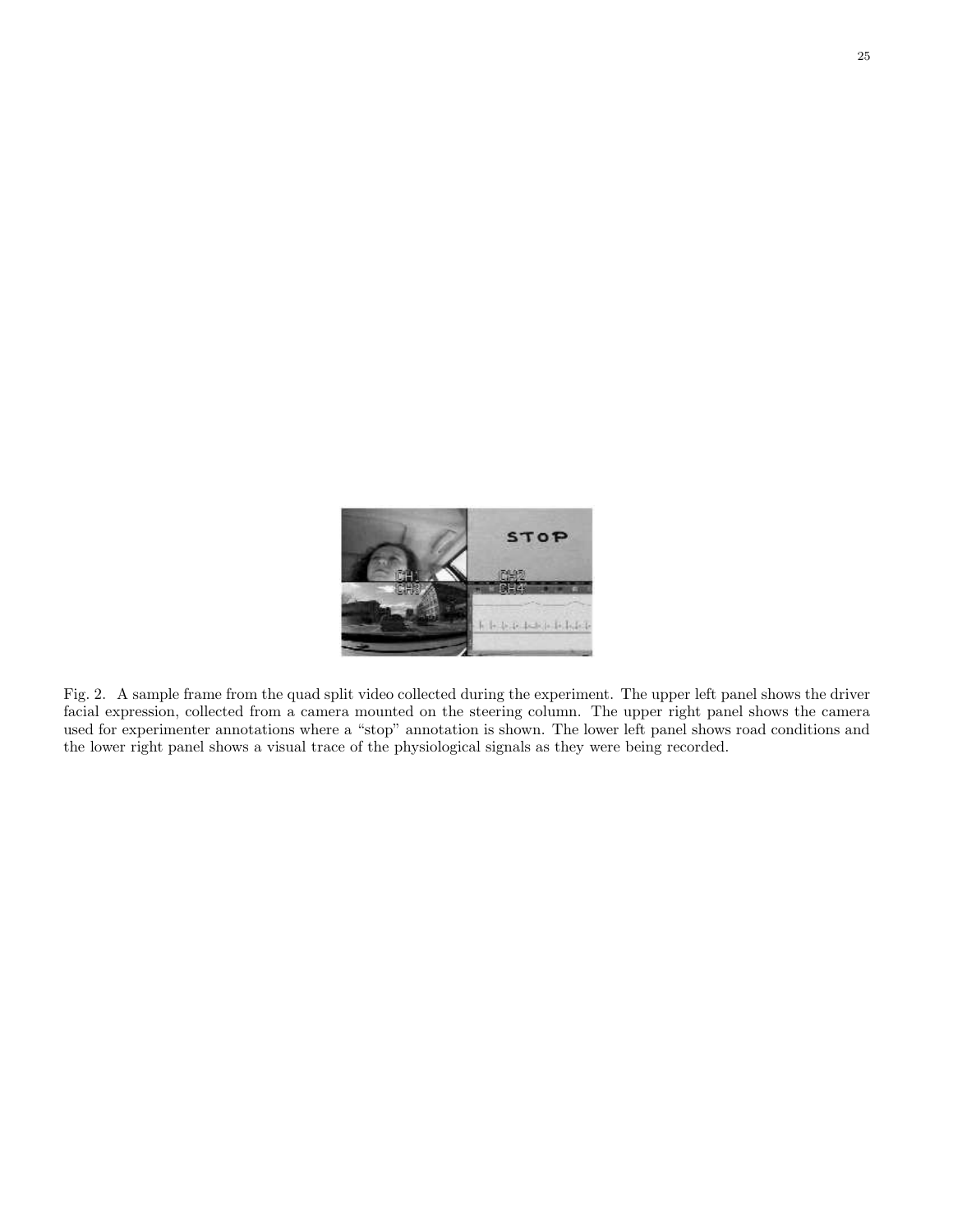

Fig. 3. This figure shows an illustration of the physiological data collected from the respiration, heart rate, L100 spectral ratio, the skin conductivity (SC) from the hand and the electromyogram (EMG). This figure does not show vertical units because each signal is scaled and offset to be shown with an illustrative amount of detail.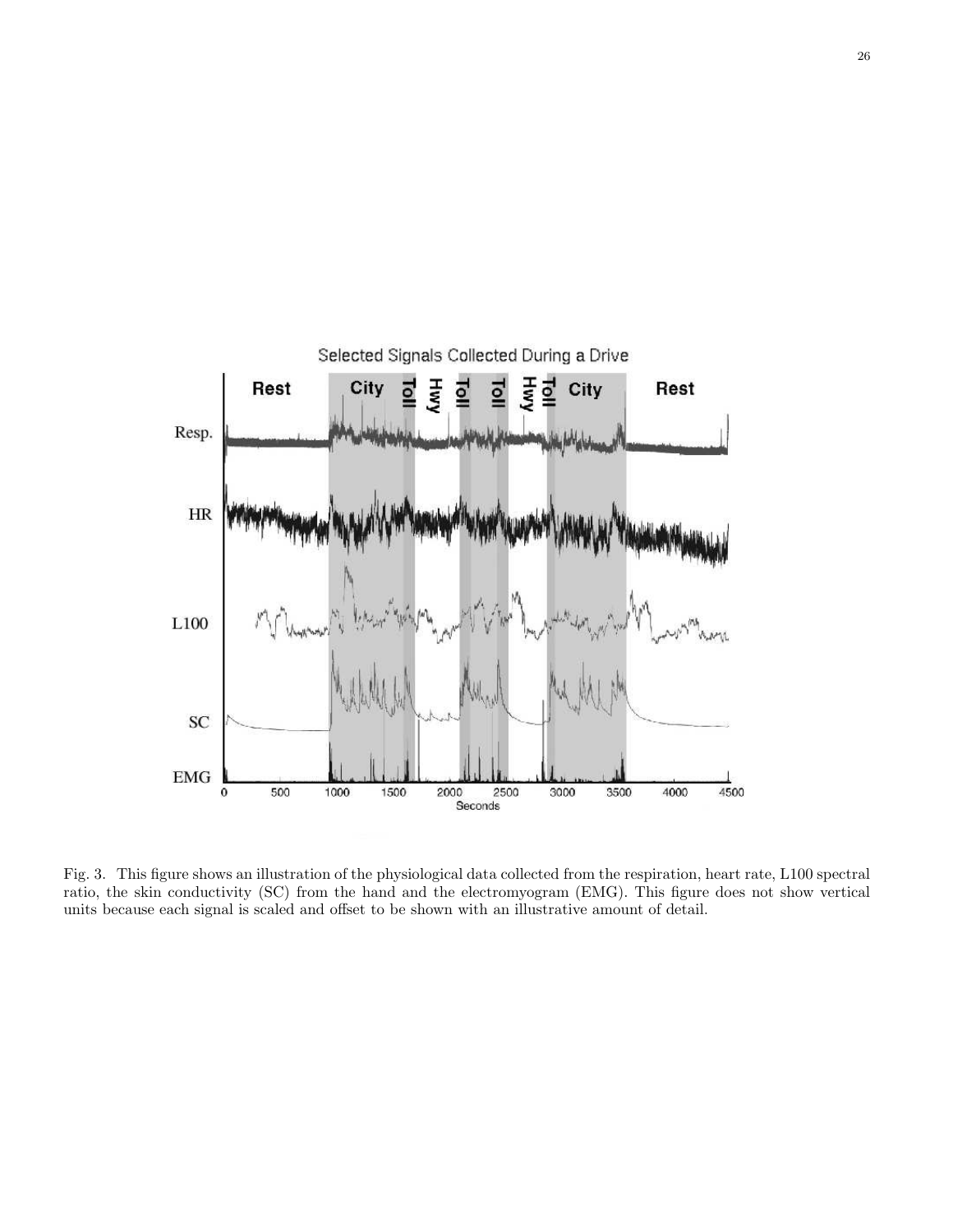

Fig. 4. An example of three orienting responses occurring in a one minute segment of the skin conductance signal. The onset as marked by the detection algorithm is marked with an "x" and peak is marked with an "o". The magnitude  $O_M$  and duration  $O_D$  features are measured as shown.